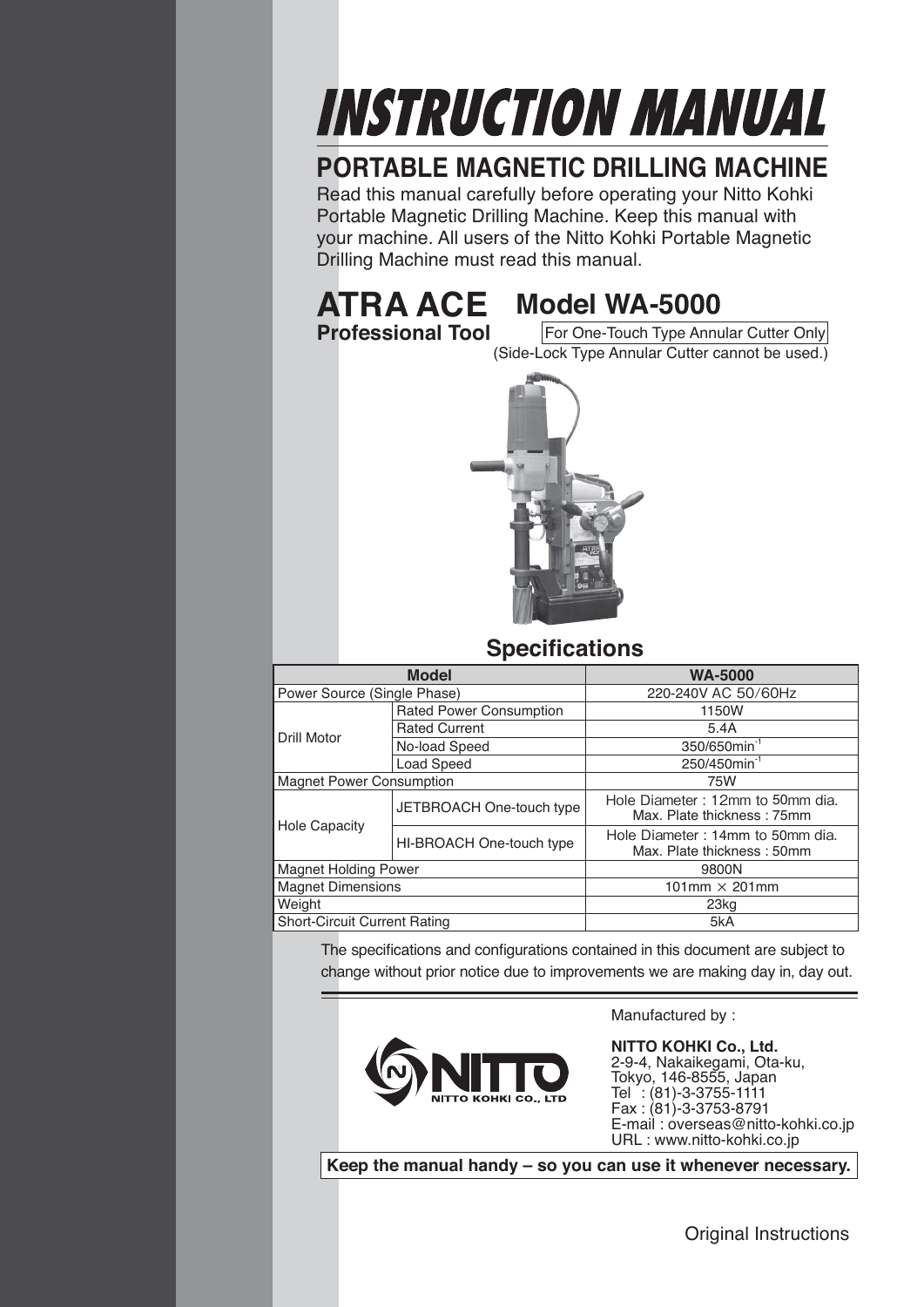Thank you very much for your purchase of **Nitto Kohki product.**

Before using your machine, please read this manual carefully so that you may use it properly to get the most out of it.

**Please keep the manual handy - so you can use it whenever necessary.**

| · English       | : Please ask your dealer or<br>distributor for instruction manual in<br>local language(s).                    |
|-----------------|---------------------------------------------------------------------------------------------------------------|
| $\cdot$ German  | : Bitte fragen Sie Ihren Händler<br>nach eine Betriebsanleitung in<br>Landessprache.                          |
| $\cdot$ French  | : S'il vous plait, veuillez demandez<br>á votre foumisseur de manuel<br>instruction en langue locale.         |
| · Spanish       | : Por favor, cantacte con su<br>distribuidor para el manual de<br>instrucciones en español.                   |
|                 | · Portuguese : Por favor pessa ao seo agente<br>ou distribuidor o manual de<br>instrucces ih linguagen local. |
| · Italian       | : Per Manuale Istruzioni in lingua<br>locale Vi preghiamo di rivolgervi al<br>rivenditore o distributore.     |
| $\cdot$ Dutch   | : Vraag uw handelaar om een<br>nederladstalige<br>gebruiksaanwijzing.                                         |
| $\cdot$ Swedish | : Be er lokala Åtreförsäljare eller<br>distributör om manualer pá<br>svenska.                                 |
| · Danish        | : Venligst henvend Dem til den<br>danske distributør for instructions<br>manualer.                            |
| · Polish        | : Prosze pytac swojego dealera lub<br>dystrybutora o instrukcje obslugi<br>w jezyku localnym.                 |
| 中文              | :請向當地供應商或経銷商詢問中文<br>使用説明書                                                                                     |

#### **CONTENTS**

| <b>IMPORTANT SAFETY INSTRUCTIONS FOR ALL</b> |  |
|----------------------------------------------|--|
|                                              |  |
| <b>IMPORTANT SAFETY INSTRUCTIONS FOR</b>     |  |
|                                              |  |
|                                              |  |
| 2. CHECK THE CONTENTS OF THE PACKAGE  6      |  |
|                                              |  |
|                                              |  |
|                                              |  |
|                                              |  |
|                                              |  |
| 8. MAINTENANCE AND INSPECTION  13            |  |
|                                              |  |
| 10. ATRA ACE WA-5000 MOTOR                   |  |
| ASSEMBLY AND PARTS LIST  16                  |  |
| 11. ATRA ACE WA-5000 ASSEMBLY  17            |  |
| 12. ATRA ACE WA-5000 PARTS LIST  18          |  |
|                                              |  |

#### **PICTOGRAM**

|                         | Using this tool improperly could         |                                      |  |
|-------------------------|------------------------------------------|--------------------------------------|--|
|                         |                                          | result in serious injury. Read       |  |
|                         |                                          | the instruction manual before using. |  |
|                         |                                          | Do not allow the main body or the    |  |
|                         |                                          | power source to get wet as it will   |  |
|                         |                                          | cause electric shock and leakage.    |  |
|                         |                                          | Always wear suitable eye protection. |  |
|                         | Always wear suitable hearing protection. |                                      |  |
|                         |                                          | Always wear respiratory protective   |  |
| οo                      | equipment (PPE).                         |                                      |  |
|                         |                                          |                                      |  |
|                         | · Sound Pressure Level                   | :Maximum 85dB(A) according to        |  |
|                         |                                          | Clause 1.7.4(f), Annex I,            |  |
|                         |                                          | Machinery Directive.                 |  |
| · Sound Power Level     |                                          | :Maximum 98dB(A)                     |  |
| • Operating Temperature |                                          | $\cdot$ 5°C $\sim$ 40°C              |  |
| • Operating Humidity    |                                          | :Maximum 90% at 25°C                 |  |
| • Over-voltage Category |                                          | :Category II according to IEC664-1   |  |
| • Pollution Degree      |                                          | :Degree 3 according to IEC664-1      |  |
| · Wiring Diagram No.    |                                          | :TZW0112                             |  |
|                         |                                          |                                      |  |

The following Safety notations are used throughout the manual to highlight safety precautions for the user and for the machine.

| $\Lambda$ DANGER:  | Indicates an imminently hazardous situation which, if not avoided by following the<br>instructions given, will result in death or serious injury.    |
|--------------------|------------------------------------------------------------------------------------------------------------------------------------------------------|
| $\Lambda$ WARNING: | Indicates a potentially hazardous situation which, if not avoided by following the<br>instructions given, could result in death or serious injury.   |
| $\Lambda$ CAUTION: | Indicates a potentially hazardous situation which, if not avoided by following the<br>instructions given, could result in injury or material damage. |

**Caution**: Important precautions for machine or tool setup, operation and maintenance.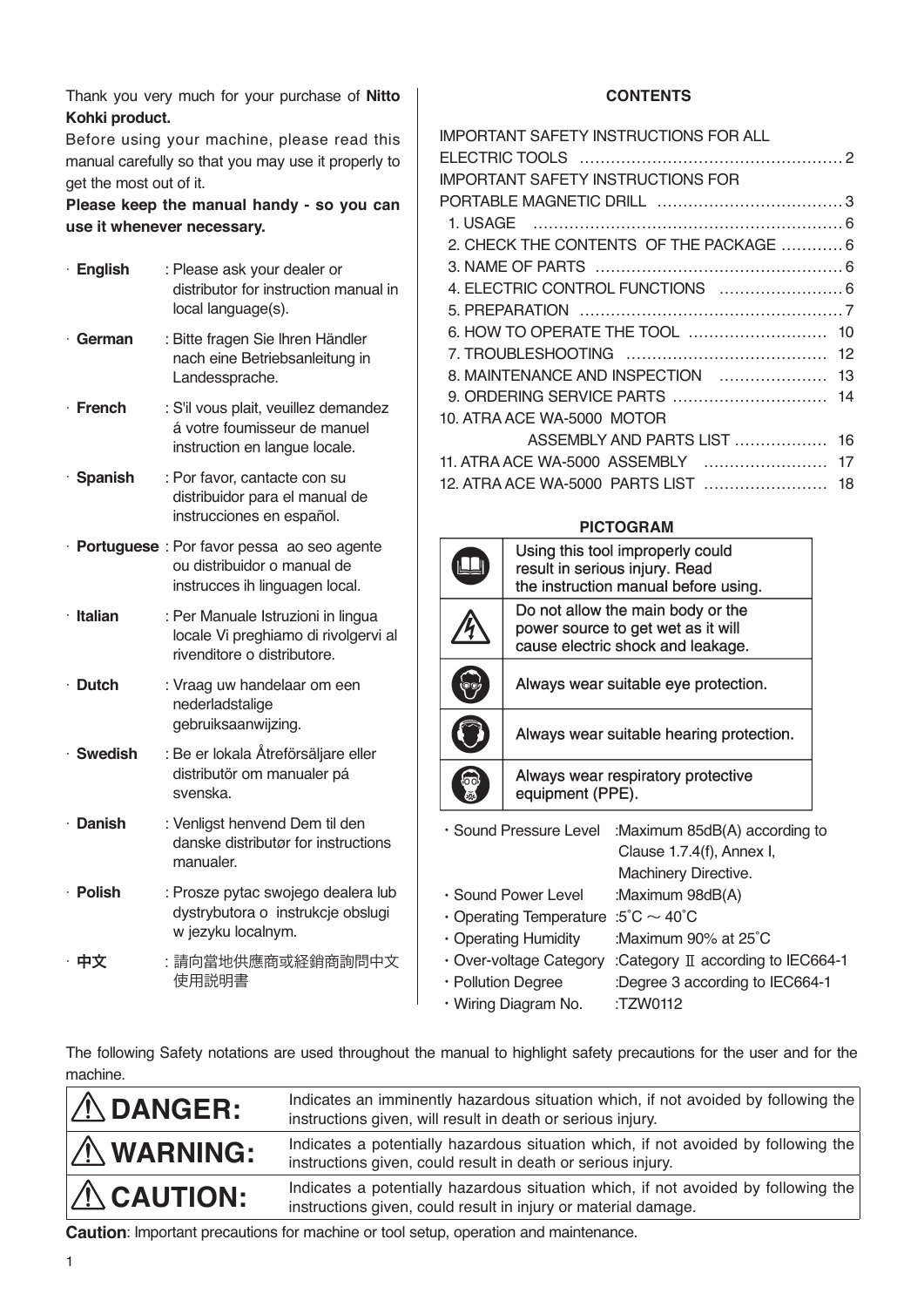## **WARNING**

#### **IMPORTANT SAFETY INSTRUCTIONS FOR ALL ELECTRIC TOOLS**

**When using electric tools, basic safety precautions should always be followed to reduce risk of fire, electric shock, personal injury and the like, including the following.**

#### **(1) Keep work area clean.**

・Cluttered work areas and benches invite accidents and injuries.

#### **(2) Consider work area environment.**

- ・Do not expose tools to rain. Do not use tools in damp or wet locations.
- ・Keep work area well lit.
- ・Do not operate near flammable liquids or in gaseous or explosive atmospheres.

#### **(3) Check the Power Source**

・Operate under the power source the voltage fluctuating rate of which is within  $\pm 10\%$  of the rated voltage, and the frequency of which is 50/60Hz of sinusoidal wave.

#### **(4) Be cautious about electric shock.**

・When using electric tools, do not touch any which is earthed. (Ex. Pipe, heating apparatus, microwave oven, outside frame of refrigerator)

#### **(5) Keep children away.**

- ・Also all visitors should be kept away from work area.
- ・Do not let visitors contact the tool, or connecting cords.

#### **(6) Store idle tools.**

・When not in use, tools should be stored in dry, and locked-up places out of reach of children.

#### **(7) Do not force tool.**

・It will do the job better and safer at the rate which it was designed.

#### **(8) Use right tool.**

- ・Do not force a small tool of attachment to do the job of a heavy-duty tool.
- ・Do not use tool for a purpose not intended.

#### **(9) Dress properly.**

- ・Do not wear loose clothing or accessories. They can be caught in moving parts.
- ・Rubber gloves and Non-skid footwear are recommended.
- ・Wear protective hair covering to contain long hair.

#### **(10) Always wear suitable eye protection.**

・Everyday eyeglasses only have impact resistant lenses. They do NOT protect eyes. Also use face or dust mask, if operations create dust.

#### **(11) Do not abuse cable.**

- ・Never carry tool by connecting cable or yank it to disconnect from receptacle.
- ・Do not place a cable near a place with high heat, oil, and sharp edge.

#### **(12) Secure work.**

- ・Use clamps or a vise to hold work when practical.
- ・It is safer than using your hand and it frees both hands to operate tool.

#### **(13) Do not overreach.**

・Keep proper footing and balance at all times.

#### **(14) Cautious maintenance is necessary for electric tools.**

- ・Always maintain blades and keep it work well so that safe and efficient work can be done.
- ・Follow the instruction manual for oiling or change of accessories.
- ・Check the cable regularly. Contact the sales agents to repair it when it is defective.
- ・When an extension cable is used, check regularly and change it when it is damaged.
- ・The grip should be kept dry and clean. Maintain it so well that it does not carry oil or grease.

#### **(15) Switch off and take off the plug for the following:**

- ・Not in use.
- ・When you change blades, grinding stone and bit.
- ・Any danger is anticipated.

#### **(16) Remove spanners, wrenches etc., after adjustment.**

・Make sure that spanners, wrenches etc., which are used for adjustment are removed before switching on.

#### **(17) Always avoid unexpected start.**

・Do not carry the tool with a finger on the switch when the power supply is on.

Make sure that the switch is off before plugging in.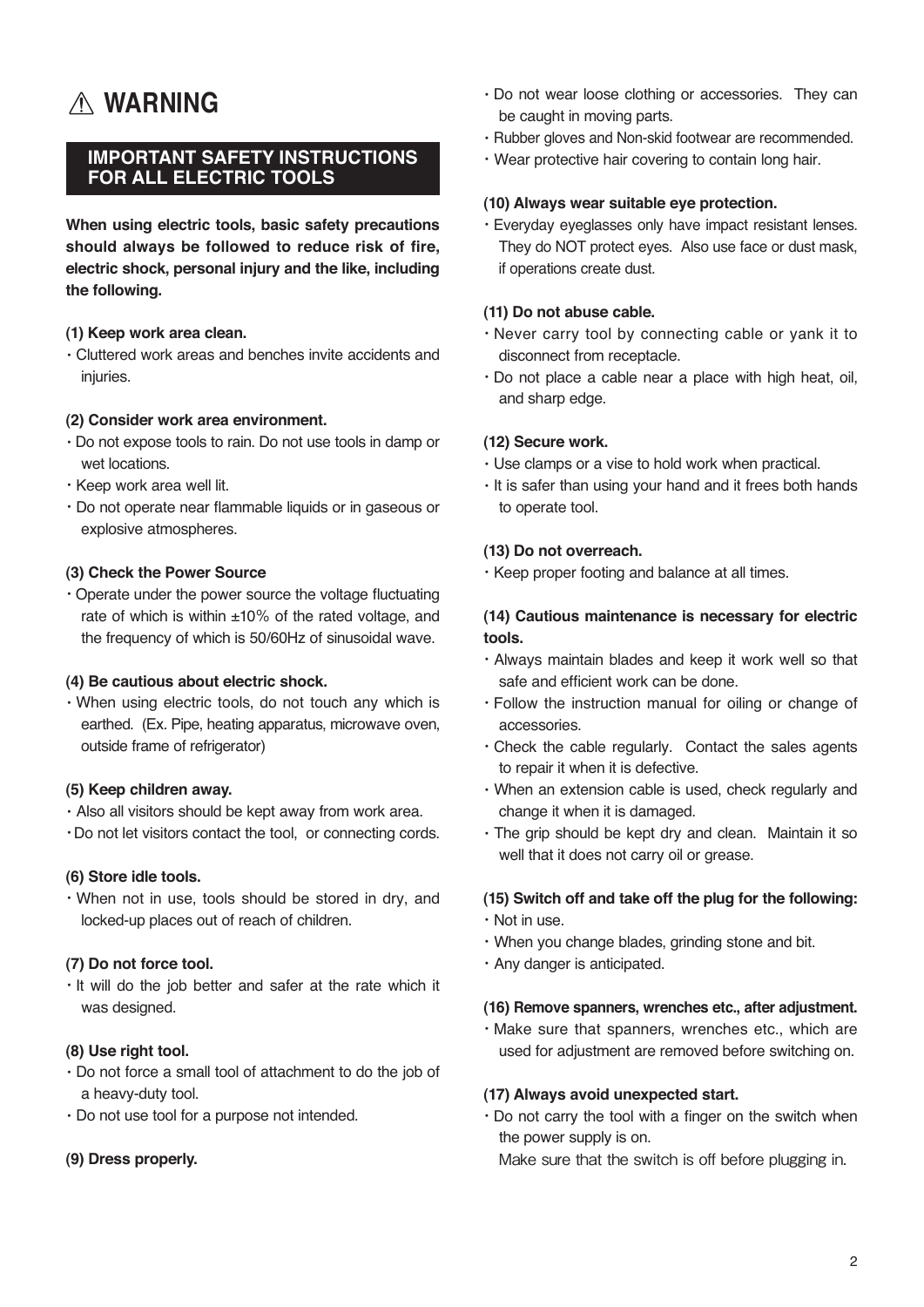#### **(18) Use a cabtyre cable or a cabtyre extension cable when it is used outside.**

#### **(19) Stay alert.**

- ・Watch what you are doing.
- ・Bear in mind the way of handling/operation and the circumstances of the surrounding area.
- ・Use common sense.
- ・Do not operate tool when you are tired.

#### **(20) Check damaged parts.**

- ・Before further use of the tool, an accessory or other part that is damaged should be carefully checked to determine that it will operate properly and perform its intended functions.
- ・Check for alignment of moving parts, binding of moving parts, breakage of parts, mounting and any other conditions that may affect its operation.
- ・An accessory or other part that is damaged or inoperable should be properly repaired or replaced. When a switch becomes out of order, repairs should be performed only by the sales agent from whom you purchased the tool or an authorized dealer.
- ・Do not use electric tools which cannot be activated or stopped with a switch.

#### **(21) Use recommended accessories.**

・Consult this manual or the sales agent from whom you purchased the tool or an authorized dealer for recommended accessories. The use of improper accessories may cause risk of injury to persons.

#### **(22) Repairs by authorized personnel.**

- ・This tool should not be modified as it meets safety requirements.
- ・Any repairs to the tool or installation of replacement parts should be performed only by the sales agent from whom you purchased the tool or an authorized dealer.
- ・Failure to utilize the expertise of the sales agent from whom you purchased the tool or an authorized dealer or, failure to use genuine replacement parts, may result in an increased risk of injury to the user and may invalidate your warranty.



#### **IMPORTANT SAFETY INSTRUCTIONS FOR PORTABLE MAGNETIC DRILL**

- ・**Use of power is limited to the power source specified by the rating plate.**
- ・**Do not use the power supply for the engine powered welder.**
- ・**The earth lead must not be connected to a gas pipe. This may cause an explosion.**
- ・**Make sure the Earth Clip and Earth Lead are not faulty.** If you have a tester or insulation resistance meter, check for continuity between the Earth Clip and the metal part of the body. Burying an earth rod or earth plate in the ground and connecting the Earth Lead is a job for a qualified electrician so you should consult a nearby electrical contractor.
- ・**Before using the tool, make sure the power source to which it will be connected is fitted with an earth leakage breaker to prevent electric shock.**
- ・**Do not open Switch Plate.**
- ・**Socket-outlet shall be installed near the equipment and shall be easily accessible.**
- ・**Extension cord should be selected after ensuring the diameter is compatible with the length of the extension.** Beware of extremely long power cord (particularly wound up thin cords) as they may cause drops in voltage which weaken the magnetism, adversely affecting the performance and function of the tool. Do not share the extension cord with any other electric machine tools. (Fig. 1)

| <b>Extension Cable</b> |                              |  |
|------------------------|------------------------------|--|
| Max. Length            | Nominal cross-sectional area |  |
| 10 <sub>m</sub>        | 1.25 mm <sup>2</sup> or more |  |
| 15 <sub>m</sub>        | 2.00 mm <sup>2</sup> or more |  |
| 30 m                   | 3.50 mm <sup>2</sup> or more |  |

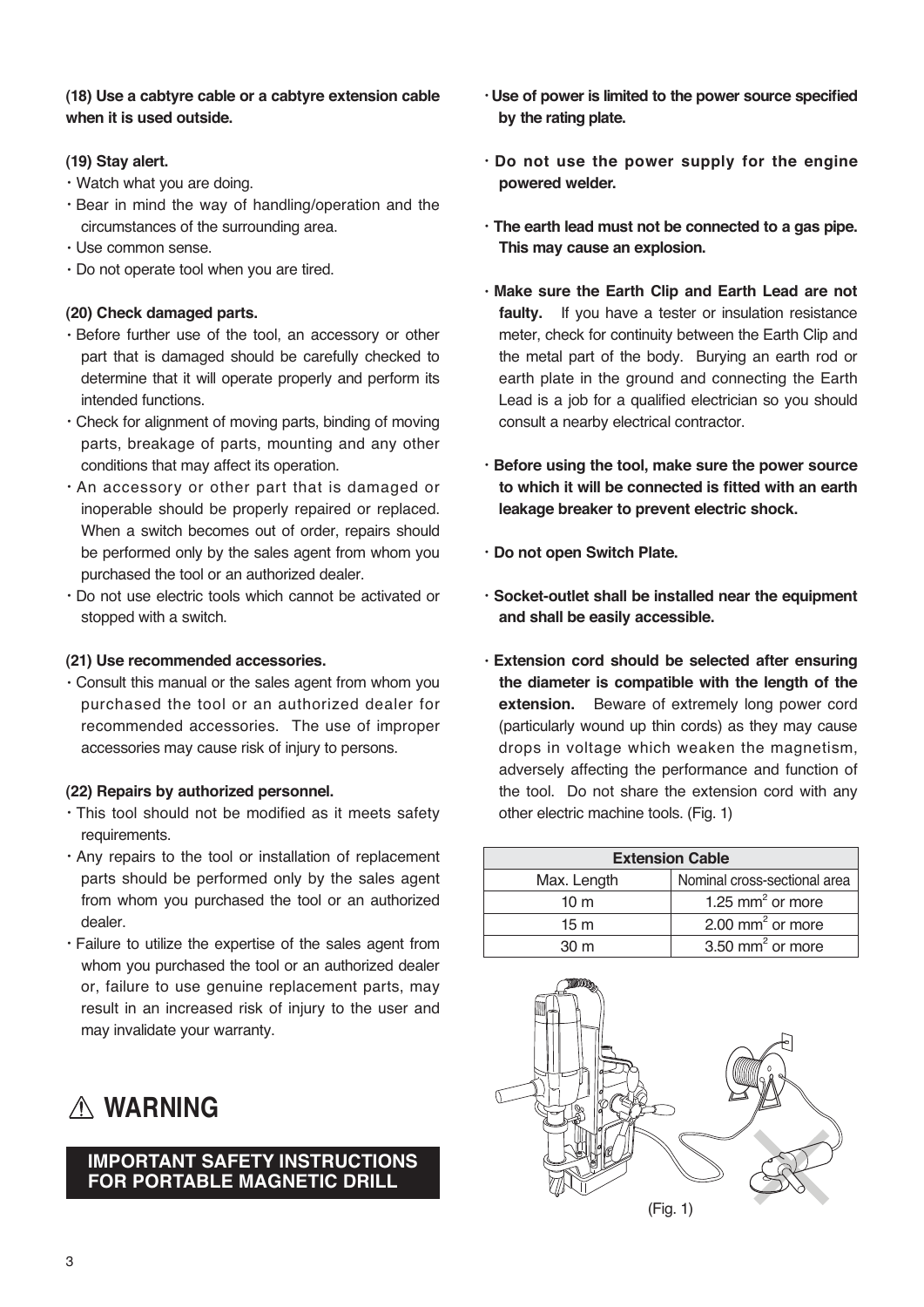- ・**When performing maintenance, inspection, replacement or adjustment of parts, make sure to disconnect the plug from the receptacle.**
- ・**Do not operate on the ceiling.** The tool should be operated on a horizontal place or the wall (vertically). Do not operate the tool on the ceiling (upside down). (Fig. 2) Never use this unit at the work on ceiling (upside down).





・**Minimum workpiece thickness of 9mm.** If a workpiece is not thick enough, it will weaken the magnetism, preventing proper operation due to the slipping or lifting from the workpiece. When drilling a workpiece of insufficient thickness, it is recommended that a piece of iron, approximately 10mm thick and somewhat larger in size than that of the Magnet, be placed on the reverse side of the workpiece.

(Fig. 3, Fig. 4)







・**Clean the adhesion surface of the Magnet and the surface of the workpiece.** Any gaps between the adhesion surface of the Magnet and the surface of the workpiece will weaken the adhesive power of the Magnet and may cause the tool to swing around. Therefore the surfaces should always be kept clean and free from metal chips, bumps and depressions or rust. Also, do not place the Magnet over holes as this will also weaken the adhesion.

・**Use the Chain to prevent the tool from falling.** Use the included Chain to attach the tool to the workpiece where there is a risk that it might fall from a high place or tip over if the Magnet lifts off during a power stoppage or for some other reason. Use Supporting Magnet Assy (option) to prevent main body of unit from falling when the chain can not be wound around work because its size is too large to wind. (Fig. 5)



・**Align the Magnet parallel to the length of the workpiece.** Since the surface of an H-section is normally curved as shown in Figure 6, the Magnet should be placed parallel to the length of the workpiece to ensure good adhesion and safe working. Insecure magnetic adhesion is the cause of cutter damage and unexpected accidents. (Fig. 6, Fig. 7)



・**5 hours is the maximum continuous operating period for the Magnet. And 30 minutes is the rated operating period for the Drill Motor.**

When not in operation, keep the machine on appropriate clean flat surface with the Magnet Switched off.

・**Do not touch the rotating cutter or swarf with your hands, body, gloves, hair or clothes.**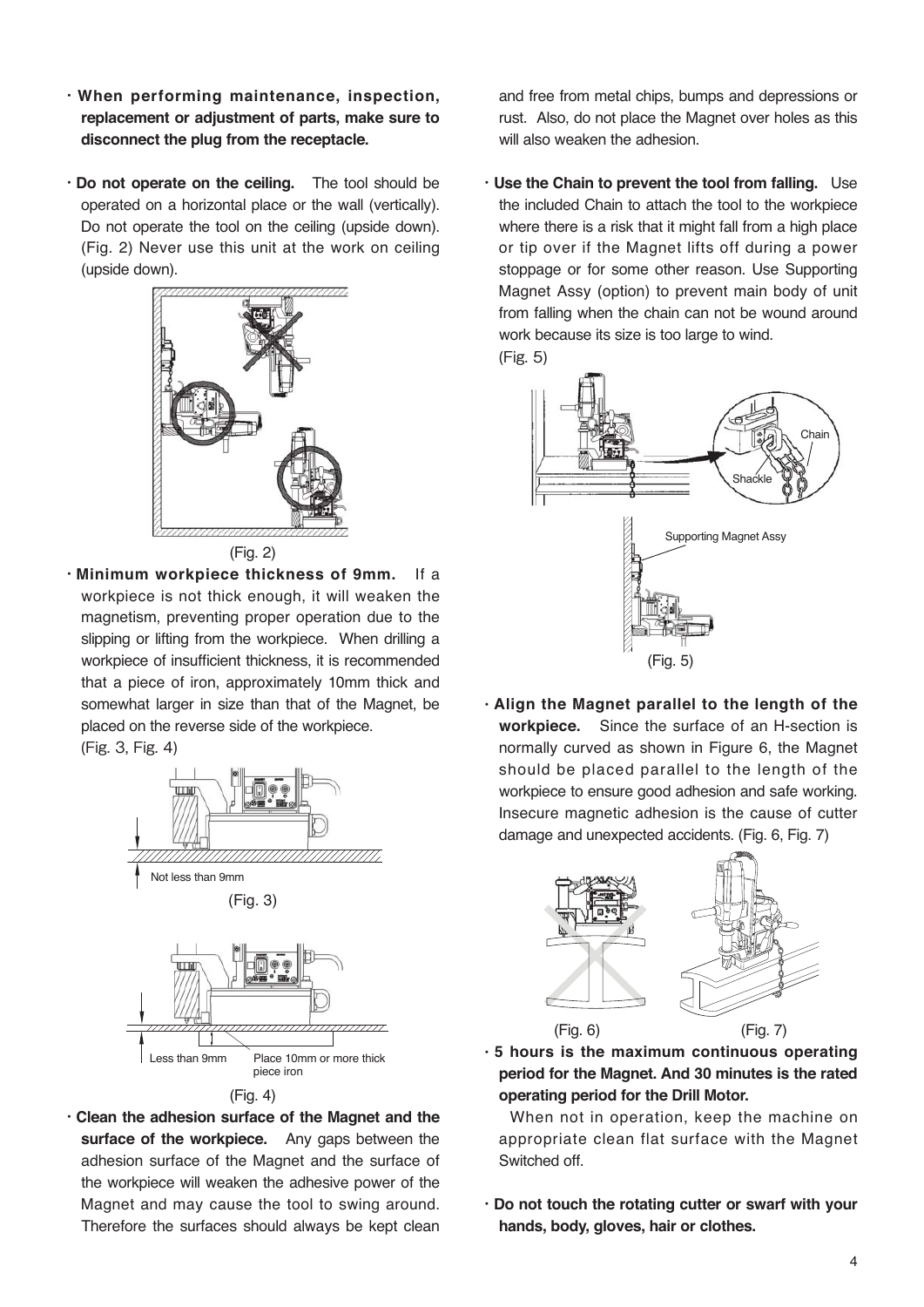- ・**Beware of slag being ejected when a hole is**  finished. Wear protective gear since slag (metal chips) is ejected with great force when a hole is finished. Do not allow unprotected people to approach the work site. When working in high places, make sure there is no one underneath and be very careful of falling slag. The slag is hot, do not touch it with bare hands.
- ・**When clearing away metal chips, set the Magnet Switch to Off.** Do not touch the chips with your hands, use a rod such as a screwdriver to remove them.
- ・**When replacing cutters, do not touch the cutting blades with bare hands.**
- ・**You must use a Pilot Pin which matches the cutter.** Pilot Pins differ according to cutter type, diameter and length (depth). An accident may be caused if the cutter and Pilot Pin combination is wrong. Refer to item 5-4 cutter and Pilot Pin Combinations.
- ・**Do not use Cutting Oil for other purposes.** Refer to item 5-6 Preparing the Cutting Oil.
- ・**Do not remove labels or name plates from the tool.** Contact the sales agent from whom you purchased the tool or an authorized dealer if a label or name plate is damaged or missing.
- ・**When you put the machine back to the carrying case, please make sure to let out the cutting oil from Oil Tank, and also to remove Side Handle from the motor.**

## **CAUTION**

- ・**Set the Magnet Switch to Off before connecting the Power Plug to a power source.**
- ・**Non-magnetic (aluminum, stainless steel, copper alloy, etc.) workpiece can not be used since the Magnet will have no adhesion to it.**
- ・**Do not use this tool on steel which is being electric welded.** If the earthing in electric welding is inadequate, electricity will flow through the Magnet causing irreparable damage to the electric parts and may cause an accident due to faulty operation.
- ・**Do not apply excess force on feed during manual drilling.** HI-BROACH and JETBROACH have thin cutter blades with lower cutting resistance than twist drills. Therefore they should not be fed forcibly manual drilling. Be careful because if more than necessary force is used the cutters will be damaged and their useful life will be shortened.
- ・**Do not switch from manual to automatic operation while drilling holes.** If you wish to drill a hole using automatic feed, start with automatic feed. If you are drilling a hole with manual feed and switch to automatic feed in the middle, the Drill Motor may stop.
- ・**When the automatic feed is On, do not feed manually.** With automatic feed on (with the Rod Handles pushed towards the body), do not put additional feed pressure on the Rod Handles.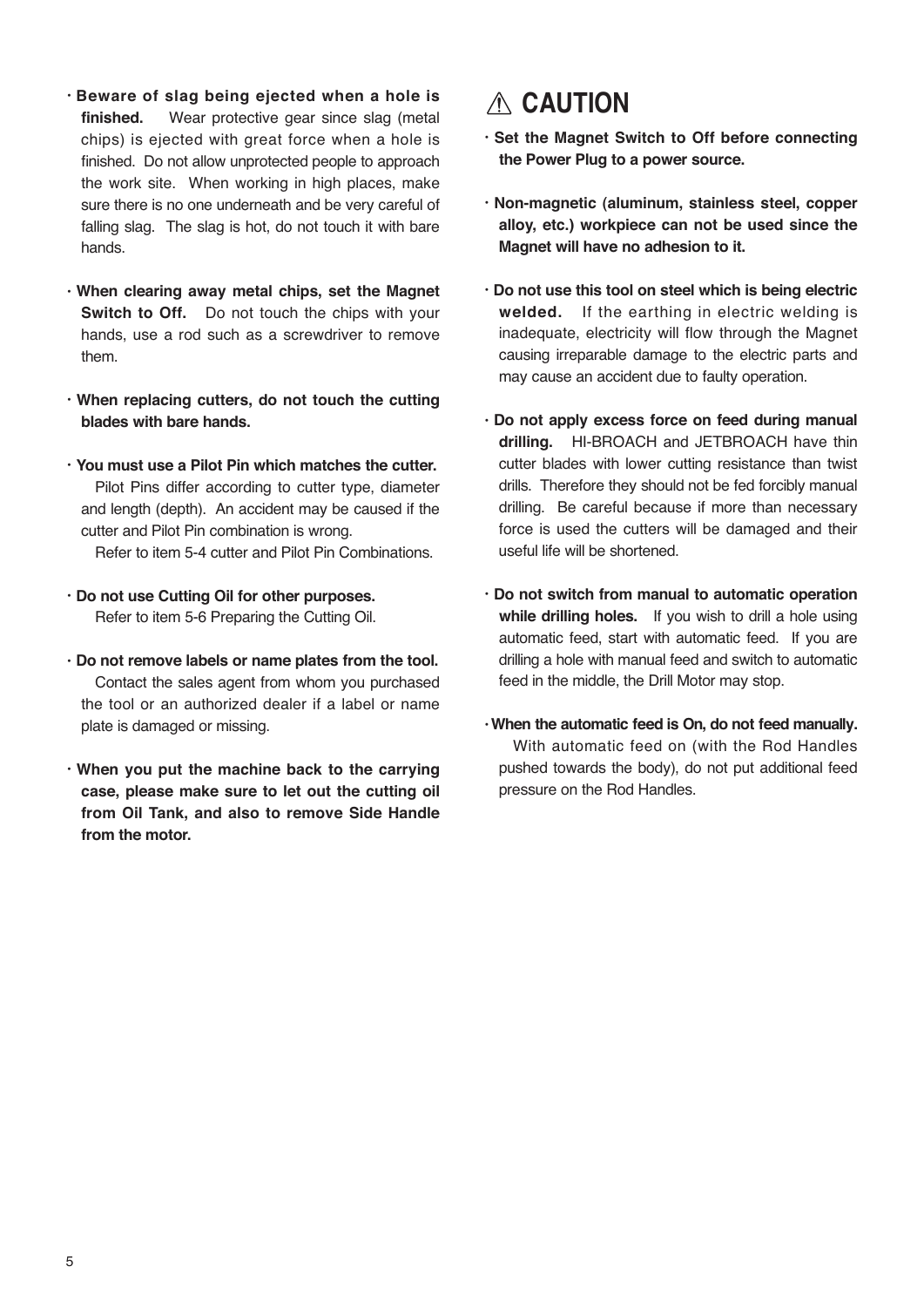This is a machine tool which attaches magnetically to mild steel and uses the power of Drill Motor to drill holes with JETBROACH One-touch type or HI-BROACH One-touch Type.

#### **2 CHECK THE CONTENTS OF THE PACKAGEKAGE**

Check the contents and make sure that the tool is not damaged due to an accident during the transportation, if any. The contents should correspond to the list as follows. Just in case there are some damaged or missing parts, contact the sales agent from whom you purchased the tool or an authorized dealer.

#### THE CONTENTS OF THE PACKAGE AND ACCESSORIES

| <b>Package Contents</b> | Q'ty | check |
|-------------------------|------|-------|
| ATRA ACE                | 1set |       |
| Pilot Pin 08050         |      |       |
| Hex. Socket Screw Key 3 |      |       |
| Hex. Socket Screw Key 4 |      |       |
| Spanner 8×10            |      |       |

| <b>Package Contents</b>   | Q'ty | check |
|---------------------------|------|-------|
| Cutting Oil 0.5 & Can     |      |       |
| Side Handle               |      |       |
| Chain                     |      |       |
| Guard                     |      |       |
| <b>Instruction Manual</b> |      |       |

#### **3 NAME OF PARTS**





#### **4 ELECTRONIC CONTROL FUNCTIONS**

#### **4-1 Load Detector**

If there is an overload during drilling, the following functions are automatically activated. The load detector may not function properly if the power supply is an engine generator or the supply voltage is too high or too low.

#### **(1) Automatic Feed Control Function**

This system automatically controls the feed rate where several seconds after start-up of the drilling it automatically slow down the feed and then the rate varies depending on the load condition of the Drill Motor.

The feed rate is also automatically regulated according to the cutter diameter.

#### **(2) Overload Stop Function**

Both the drilling and feeding operations stop automatically whenever there is an excessive load on the Drill Motor, preventing the Drill Motor and cutter from break. If the cutter is dull, however, breakage may be inevitable.

#### **4-2 Cycle Stop Function**

After the cut has finished, a detector responds to the reduction in load and both the drill and the feed motor automatically stop.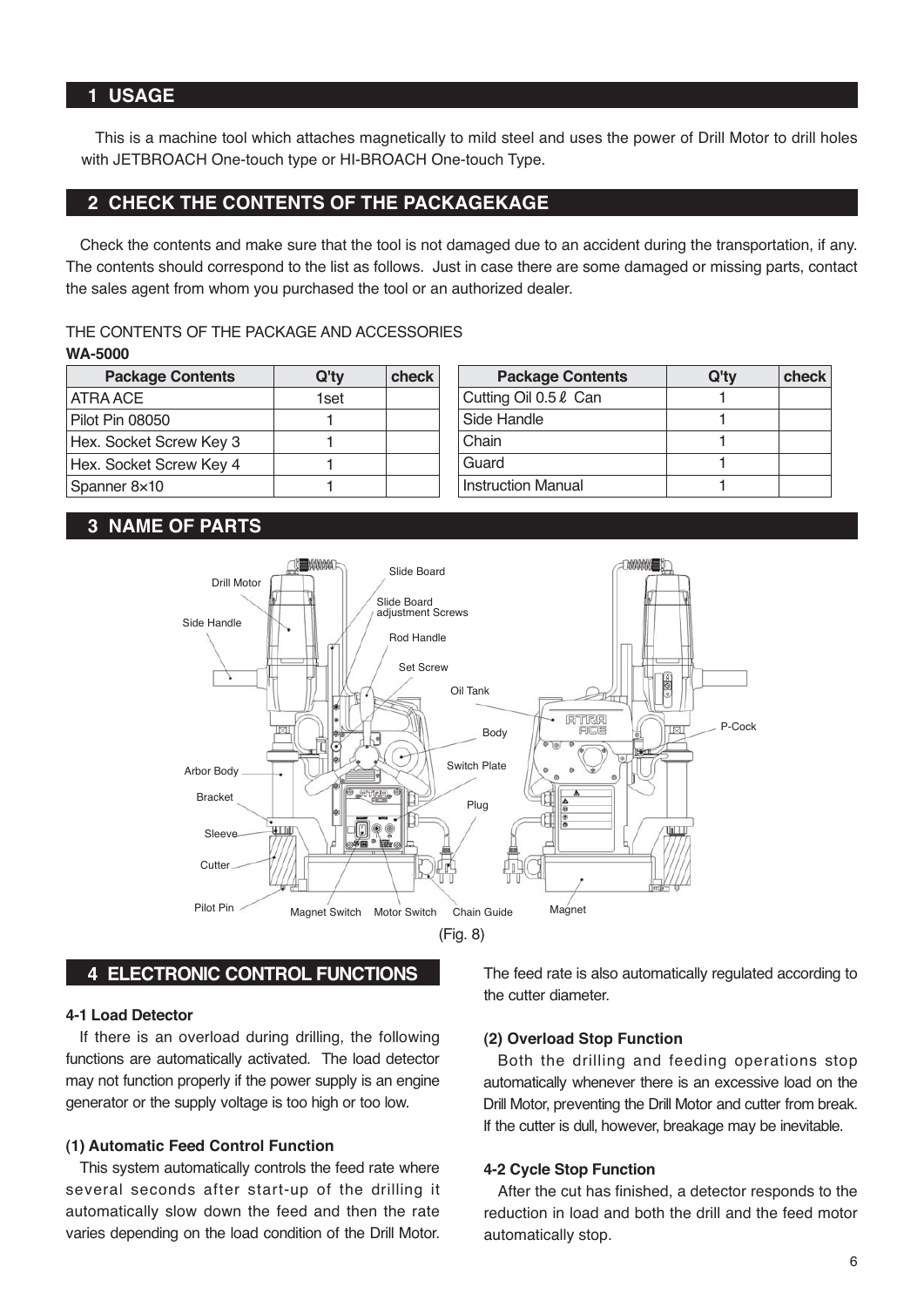#### **4-3 Limit Switch Function**

Even in case the automatic stop function fails at the end of the drilling allowing the Drill Motor to continue downward feed, the Limit Switch stops both the drilling and feed when the stroke reaches its lower limit.

#### **4-4 Side Slip Detection Function**

If the Magnet slides off while drilling holes, the Drill Motor will stop and the feed will stop.

#### **4-5 Restart Prevention Function**

- When a power failure has occurred while the tool was being used, the restart prevention function operates when the power is restored.
- Even when the drill stops during operation because of the interruption of the power supply or accidental unplugging of the power supply and the power supply resumes, or is plugged, the indicator lamps are lit and the magnet regains its attracting power, but the Drill Motor does not rotate.
- To resume work, set Switch to the Magnet On and then the Motor Switch to On, and the Drill Motor will start.

## **5 PREPARATIONS**

### **WARNING**

**When making preparations, set the Magnet Switch to Off and remove the Power Plug from the power supply.**

#### **5-1 Accessory Installation**

The Side Handle, an accessory, should be mounted on the Drill Motor.

When you carry the machine to other spots, please hold up the machine with the grip of the machine and the Side Handle of the Drill Motor.

#### **5-2 Cutter Usage**

## **CAUTION**

- **Cutters other than one-touch type can not be used.**
- **For better working and greater safety, do not use worn or broken cutters.**

#### **5-3 Cutter Precautions**

When you need one-ouch type cutters or accessories, refer to 9. Ordering Service Parts.

#### **5-4 Cutter and Pilot Pin Combinations**

## **WARNING**

#### **You must use a Pilot Pin which matches the cutter.**

Pilot Pins differ according to cutter type, diameter, and

length (depth). An accident may be caused if the cutter and Pilot Pin combination is wrong.

● Match the appropriate Pilot Pin to the cutter which is to be used. (Fig. 9)



- Pilot Pins differ according to the type, diameter and length (depth) of the cutter. If the cutter and Pilot Pin combination is wrong, the cutter will be damaged due to failure to eject the slag (metal chip) or poor Cutting Oil supply.
- Unspecified usage not only significantly reduces the life of the cutter but also damage the cutter and lead to unexpected accidents.

#### **5-5 Mounting and Dismounting the Cutter**

## **WARNING**

● **Do not touch cutting blades with bare hands.**

(1) Raise the Drill Motor by turning the Rod Handles in the clockwise direction. (Fig. 10)

(2) Take the Pilot Pin which suits the size of cutter to be used and insert the Pilot Pin in the cutter. (Fig. 11)

(3) Align the depression in the cutter with the white line on the Sleeve and insert the cutter. (Fig. 12) When the cutter is pushed right in, the Sleeve can be turned to the right and will lock into place with a click.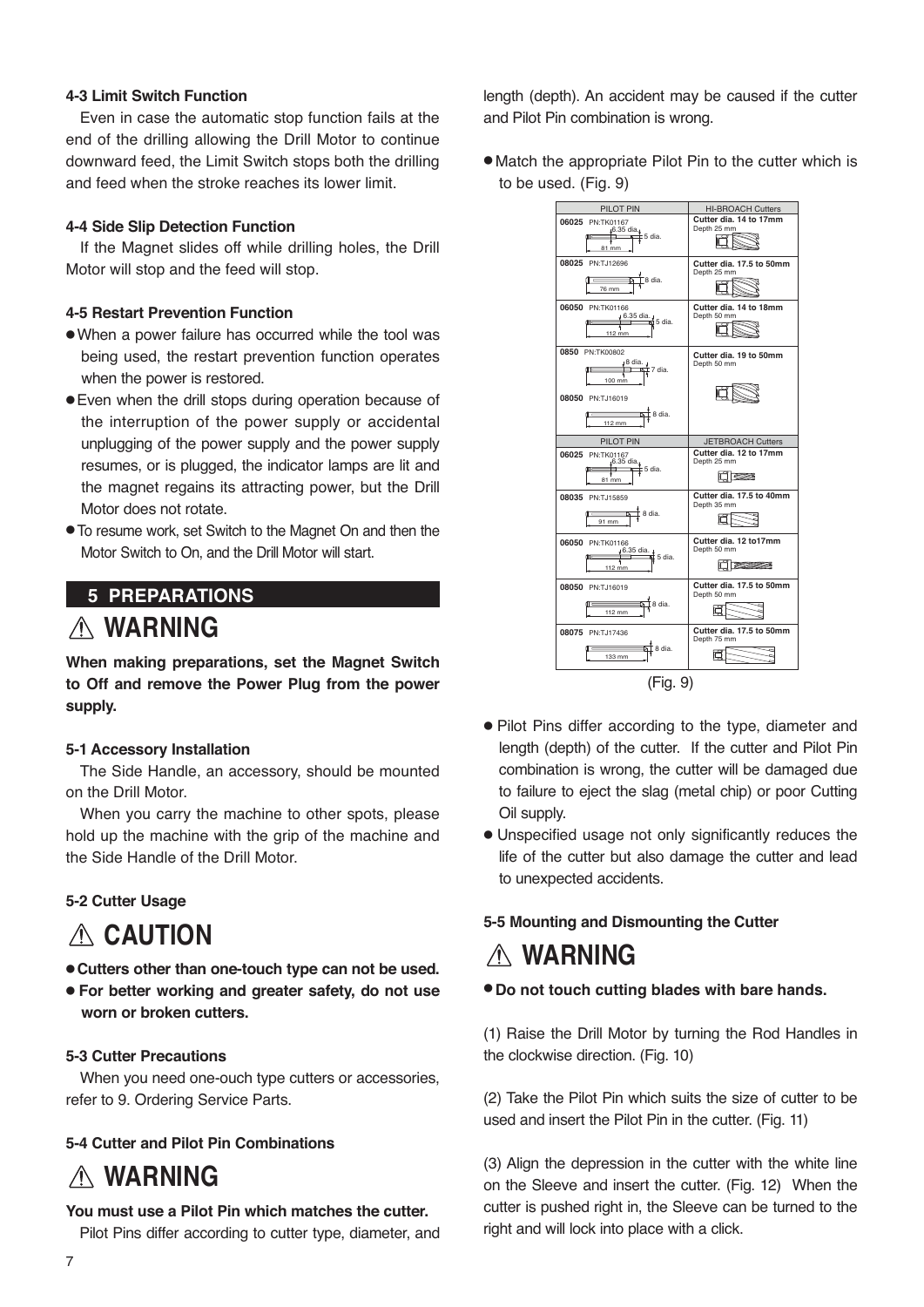※ If the cutter will not go in, turn the Sleeve to the left and try again.

(4) To remove the cutter, turn the Sleeve to the left and pull out the cutter. (Fig. 13)

1) Pull down out of the body



#### **5-6 Preparaion of Chip Breakers**

## **WARNING**

・Set the Chip Breaker so that the tips of the blade may not interfere with the cutter both at the top and bottom in setting up the Chip Breaker.



Chip Breaker is to shred down cutting chips in randomly short length that are produced during the drilling operation for easy discharge of the succeeding cutting chips.

#### **Setting the blade (see the fig.14)**

(1) Mounting the cutter

Loosen the Hex. Socket Head Cap Screw and reatract the Blade in the arrow direction until it can not retract any further, and then mount the cutter.

(2) Setting the blade

Set the Blade with the gap between the cutter and tip of the blade being 0.3mm to 0.5mm, securely mount it on the Blade Base with the hex. socket head cap screw.

#### **5-7 Setting the Change Knob**

## **CAUTION**

- ・Chage gear only after switch off the line and stop rotation.
- ・Slide the change knob to the end. If the slotted head screw projects from the change knob, the gear change condition is insufficient and gears may be broken. Before operation check this point. (Fig.15)



(Fig. 15)

Change the drill speed to suit the type and size of the cutter. (Fig.16)

| Rotation                   | Hi Speed 650min <sup>-1</sup> | Low Speed 350min <sup>-1</sup> |
|----------------------------|-------------------------------|--------------------------------|
| Position of<br>drill speed |                               |                                |
|                            | <b>JETBROACH</b>              | <b>JETBROACH</b>               |
|                            | One-touch Type                | One-touch Type                 |
| Applicable                 | 12mm to 39mm dia.             | 40mm to 50mm dia.              |
| Cutter size                | <b>HI-BROACH</b>              | <b>HI-BROACH</b>               |
|                            | One-touch Type                | One-touch Type                 |
|                            | 14mm to 19.5mm dia.           | 20mm to 50mm dia.              |

#### **5-8 Preparing the Cutting Oil**

Safety Notes on Cutting Oil should be observed.

## **WARNING**

#### **(1) Application and Usage Limitations**

・Use only as cutting fluid. Not for use in ordinary households.

#### **(2) Precautions on Handling Cutting Oil**

- ・This liquid contains amines. It should not be mixed with rust preventives containing nitrite.
- ・May cause inflammation if it enters the eyes. Protective eye-wear should be used when handling to prevent entry into the eyes.
- ・Skin contact may cause inflammation. Protective gloves should be worn when handling to prevent contact with the skin.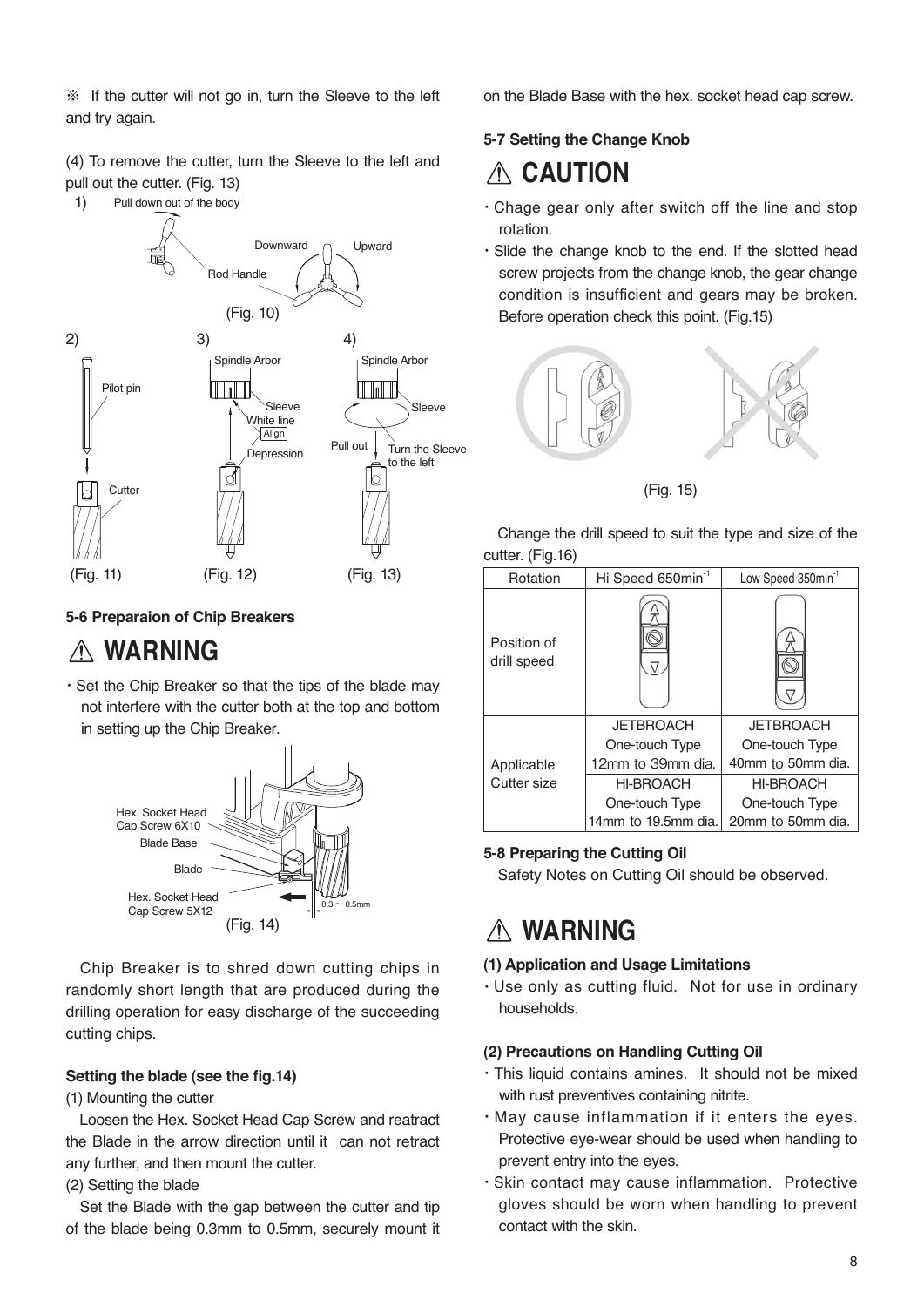- ・May cause discomfort if mist or vapor is inhaled. Breathing apparatus should be used when handling so that mist or vapor should not be inhaled.
- ・Dilution should be carried out in accordance with the Instruction Manuals.
- ・Keep it out of reach of children.
- ・Do not drink it.

#### **(3) Emergency Treatment**

- ・If it has entered eyes, immediately open the eyelids as wide as possible and wash thoroughly with water for at least 15 minutes. If there is inflammation, consult a physician and follow the instructions.
- ・If it has contacted the skin, wash immediately with soap and water. Soiled clothing should be removed and laundered thoroughly before re-use. If there is inflammation, consult a physician and follow the instructions.
- ・If mist or vapor has been inhaled, immediately transfer the patient to fresh air, cover his/her body with a blanket and keep warm and quiet. Consult a physician and follow the instructions.
- ・If it has been ingested, immediately give copious water and induce vomiting. Consult a physician and follow the instructions. If the patient is unconscious, do not administer water or induce vomiting.

#### **(4) In Case of Fire**

・For a fire in the vicinity, wear protective equipment and extinguish the fire approaching from the windward side with foam, powder or  $CO<sub>2</sub>$  fire extinguishers.

#### **(5) Method of Storage**

- ・Seal after use to prevent admixture with dirt and/or water.
- ・Store in a cool dark place away from direct sunlight and rain.

#### **(6) Method of Disposal**

- ・Disposal of undiluted and diluted fluid should be handled as waste fluid in accordance with the law by a waste disposal specialist.
- ・Wash water should be treated by pH adjustment, flocculation and settling, activated sludge treatment, activated carbon absorption, etc., and discharged in accordance with municipal standards.
- ・Since empty containers contain dregs, they should be handled with care.

#### **(7) Other**

・If transferred to other containers for use, the names of chemicals used in the workplace and the labeled contents should be displayed and kept together with the Instruction Manuals ready for immediate perusal.

- ・Anyone wishing to have further details may request product safety data sheets from manufacturer.
- ・The inscribed details are based on currently available information and data and updated by new knowledge.
- ・Items to be noted are aimed at normal handling. Where special handling is involved, safety measures appropriate to the application and method of handling should be implemented.
- ・The inscribed details are submitted for your information and do not imply assurances or acceptance of responsibility.

#### **5-8-1 Preparing the Cutting Oil**

(1) Use Nitto genuine blue Cutting Oil.

Cutting performance and life may be reduced when other Cutting Oils are used.

(2) Dilute the Cutting Oil in the proportion of eight to ten times with tap water.

Do not use well water for dilution.

(3) Remove Rubber Cap from Oil Tank.

Fill in Oil Tank with Cutting Oil to the sideline on the Tank. Careful not to spill the oil on the machine.

#### **5-8-2 Oil Flow Control**

After installed cutter and Pilot Pin, press the Pilot Pin on to the workpiece, and oil flow starts when P-Cock is opened. Such flow is recommended that the cutter chips be kept constantly wet during drilling and free from discoloration due to overheat burn. Drilling without enough oil causes longer cycle time and shorter cutter life.

#### **5-9 Inserting the Power Plug into the Power Source**

## **CAUTION**

#### **Set the Magnet Switch to Off before inserting the Power Plug.**

The power supply voltage used must be correct.

## **6 HOW TO OPERATE THE TOOL WARNING**

**Wear the safety goggle while working. If much dust is produced, wear a dust mask.**

#### **6-1 Start and Stop**

(1) Magnet On

Set the Magnet Switch to On the Magnet will activate. (Fig. 17)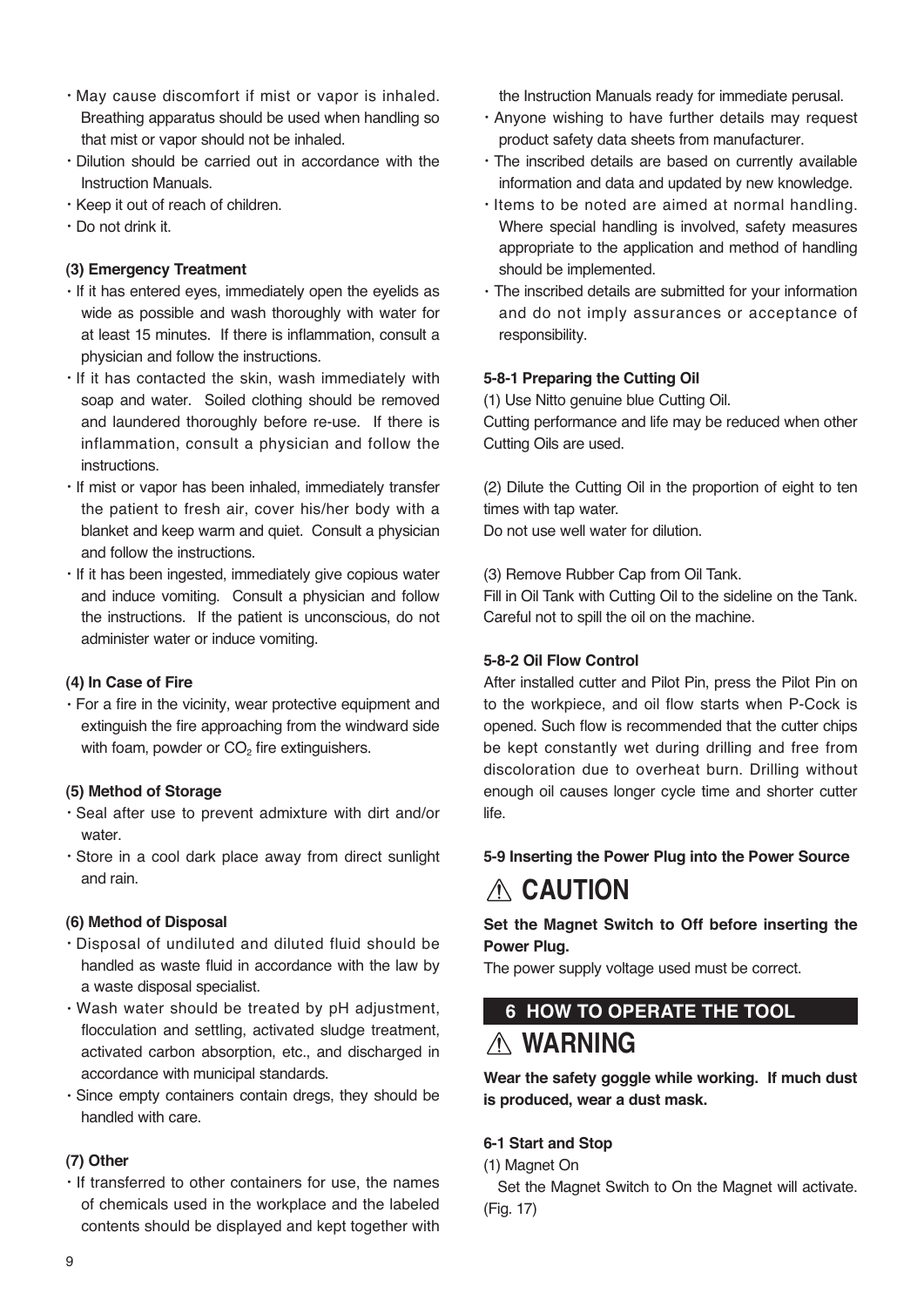

(Fig. 17)

(2) Drill Motor On

Set the Motor Switch to On . The Drill Motor will start.(Fig. 18) **MOTOR** 



(Fig. 18)

## **CAUTION**

**Drill Motor will start only when the Motor Switch is turned on after Magnet is activated.**

#### (3) All Stop

When the Motor Switch is set to off, the Motor will stop. When the Magnet Switch is set to the Off position, the magnet will be deactivated and all functions will stop.

#### **6-2 Drilling Procedure**

#### **(1) Punching**

The punch hole should be vertical with respect to the workpiece and rather large in size. Precisely place the punch hole since it serves as a drilling guide. (Fig. 19)





**(2) Make sure that both the magnet adhesion surface and the workpiece surface are clean.**

## **CAUTION**

**If something is caught under the magnet, there is a danger that the machine may slide off.**

Gaps between the magnet adhesion surface and the workpiece weaken the magnetic holding power. Always keep the magnet adhesion surface free from foreign matter (such as metal chips), unevenness, and rust.

#### **(3) Align with punch hole**

Turn the Rod Handles gently in the counterclockwise direction to lower the cutter and align the tip of the Pilot Pin with the punch hole. (Fig. 20)



**(4) Magnet on**

## **CAUTION**

**Make sure the magnet is clinging to the workpiece.**

Set the Magnet Switch to On and the magnet will be activated. (Fig. 21)



#### **(5) How to attach the Guard**

Please attach the guard as shown in Fig.22.



#### **(6) Oil Flow Control**

After installed cutter and Pilot Pin, press the Pilot Pin on to the workpiece, and oil flow starts when P-Cock is opened. Such flow is recommended that the cutter chips be kept constantly wet during drilling and free from discoloration due to overheat burn. Drilling without enough oil causes longer cycle time and shorter cutter life.

#### **(7) Drill Motor on**

## **CAUTION**

#### **Do not touch the rotating parts.**

Set the Motor Switch to On . The Drill Motor will start. **MOTOR** (Fig. 23)

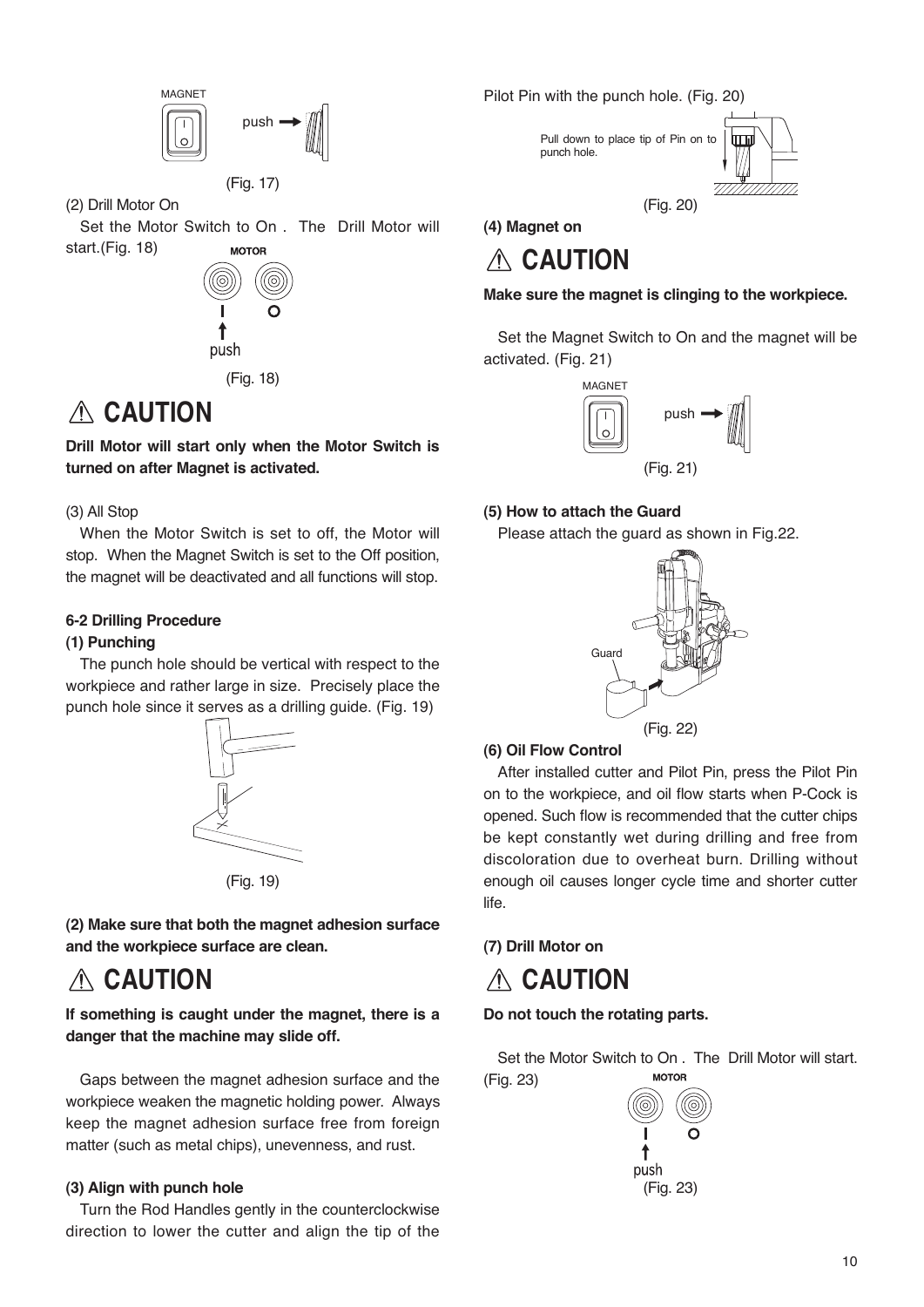**(8) Automatic feeding**

## **CAUTION**

- **Once it has started feeding, do not touch the Rod Handles until the drilling is finished.**
- ●**Do not use automatic feed if the finish side is slanted.**

Push the Rod Handles towards the body to activate the automatic feeding. The feed in the first stage of the cutting operation is automatically slow and manual feed is not required. (Fig. 24)



When drilling a hole in an angle, channel or H-section, etc., the cutter may be damaged when it comes to a slanted or radiused surface on the finish side. Feed slowly in the start and finish. (Fig. 25)



**(9) Finish the hole**

## **CAUTION**

**Beware of ejected slag when finish the hole. Never touch the slag with bare hands since they are hot and sharp.**

When the drilling is finished, the Drill Motor will stop. When it has stopped, pull the Rod Handles to outside and turn to clockwise and lift up the Drill Motor to the upper limit. Then quickly set the Magnet Switch to Off. If you fail to do this, the magnet is kept activated and shorten its life. (Fig. 26)



#### **(10) Slag removal**

Do not start the next drilling with slag remaining in the cutter.

When the drilling is completed, the spring loaded Pilot Pin automatically ejects the slag. If, however, the slag does not eject and the cutter is clogged with the slag, the subsequent drilling will fail. In this case, remove the slag by hitting its flange with a thin punch. (Fig. 27)



#### **6-3 Use Manual Feed for Elongated Holes**

## **WARNING**

**Always use manual feed for making elongated holes and work slowly.**

● Elongated holes should be drilled in sequence of ①→  $(2) \rightarrow (3)$ . Holes  $(2)$  and  $(3)$  should be drilled manually without excessive pressure on the cutter. Avoid drilling elongated holes with automatic feed since it may cause the cutter to break or cause unexpected accidents. File away any excesses.(Fig. 28)



● When making elongated holes, be sure to have the Pilot Pin positioned on the workpiece before cutting next holes.

#### **6-4 Use Manual Feed for Drilling Laminated Plates**

## **CAUTION**

- **Always use manual feed for drilling laminated plates and work slowly.**
- **Laminations must be clamped together securely.**
- **When drilling laminated plates, raise the cutter after the top plate has been drilled and remove the slag (metal chip) from the hole. Then drill the lower plate.**
- ●**Leavung the slag (metal chip in the hole) will cause the cutter to slide around and eventually lift the magnet off.**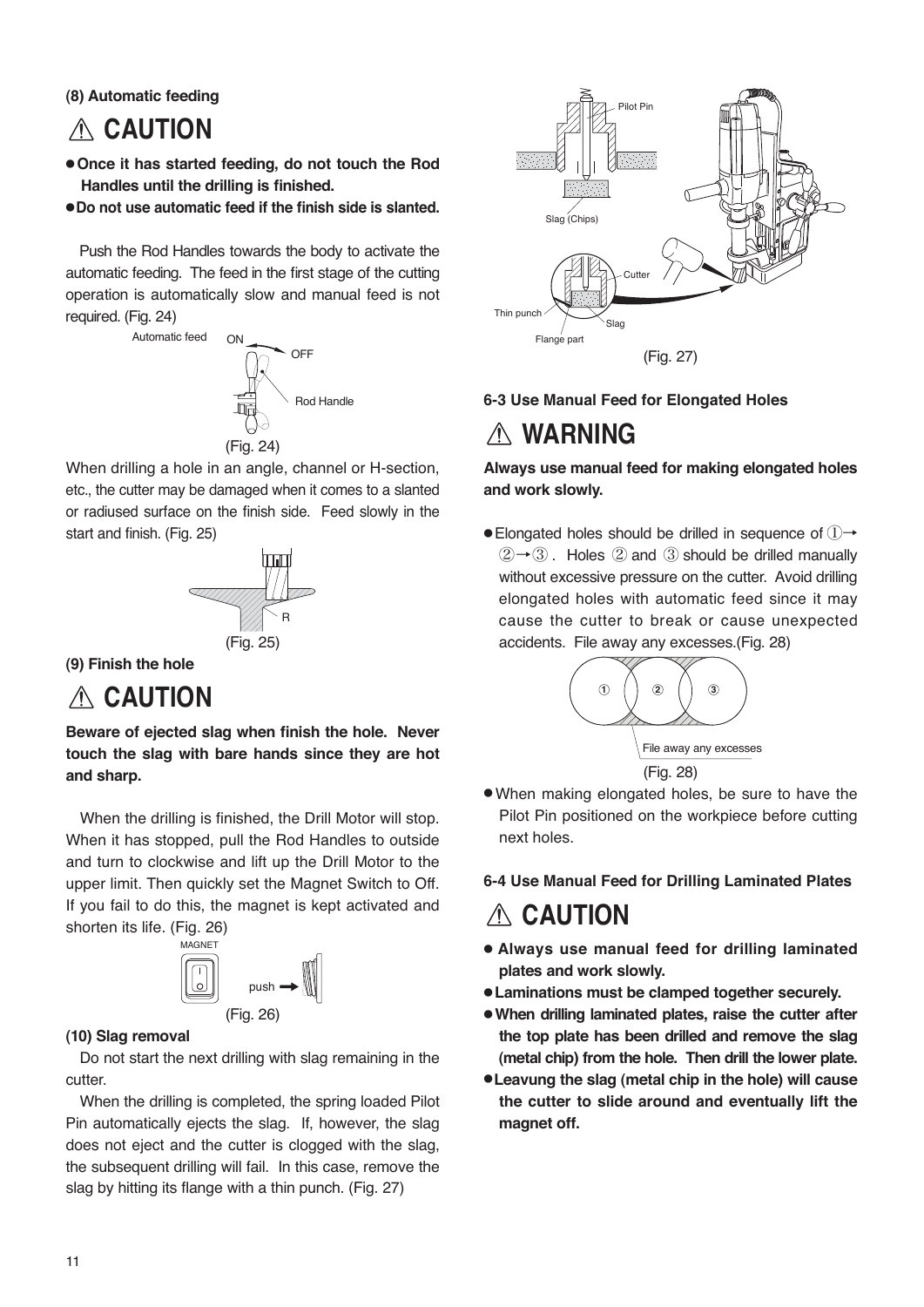#### **7 TROUBLESHOOTING**

## **WARNING**

- **Do not attempt to repair the tool by yourself. This will cause damage to the tool and danger to yourself when you use it again.**
- **If any of the following, or other symptoms occur, or if there are other matters concerning usage that you do not understand, please consult the sales agent from whom you purchased the tool or an authorized dealer.**

This tool is controlled by electronic preset functions and will stop automatically if the electronic control system malfunctions due to power line noise. During drilling, the following symptoms are not considered to be problematic. For safety reasons, check the tool only after ensuring the switch is set to Magnet On, the Rod Handles are pushed outside, and the automatic feeding is Off and the Drill Motor is lifted up:

**Troubleshooting** 

| Finding                                                                                         | <b>Possible Causes</b>                                                            | Corrective Action                                           |
|-------------------------------------------------------------------------------------------------|-----------------------------------------------------------------------------------|-------------------------------------------------------------|
| The lamp does not light up even<br>Magnet Switch is turned on.                                  | Power line of the machine is not<br>connected to the wall outlet securely.        | Connect power line.                                         |
| Drill does not start even Magnet<br>Switch is turned on and the lamp                            | Electro-Magnet does not have the holding<br>power (somehow, the coil is cut off). | Replace the faulty Magnet part.                             |
| lights up.                                                                                      | Limit Switch cuts off the power to the drill.                                     | Pull up the Slide Board to in-activate the<br>Limit Switch. |
| The machine drifts away when it<br>starts cutting.                                              | Workpiece is too thin and no enough<br>magnet holding power.                      | Put back-up steel plate.                                    |
|                                                                                                 | Chip or swarf is held between Magnet<br>and workpiece.                            | Clean the sole of Magnet.                                   |
| Drill stops during the cutting                                                                  | The cutter is heavily worn out or broken.                                         | Replace with a new cutter.                                  |
| operation.                                                                                      | Using non Nitto brand cutter.                                                     | Replace with a Nitto cutter.                                |
|                                                                                                 | Chips does not come out due to deep<br>holes (thick plate).                       | Set up the optional Chip-Breaker.                           |
|                                                                                                 | Coolant flow is poor.                                                             | Adjust to supply enough coolant.                            |
|                                                                                                 | Non Nitto coolant is used.                                                        | Change to Nitto coolant.                                    |
|                                                                                                 | Changed to manual feed in the middle of<br>auto operation. *1                     | Start with auto feed.                                       |
|                                                                                                 | Cutting done with manual feed.                                                    | Slow down the manual feed speed.                            |
|                                                                                                 | Limit Switch is activated.                                                        | Reset the Limit Switch pointer to the<br>correct position.  |
| Drill does not stop after the hole<br>cut is finished.                                          | Resumed cutting towards the end of the<br>operation.                              | O.K. with the machine *2                                    |
|                                                                                                 | Cutting with twist drill.                                                         | Cut with manual feed.                                       |
| Stopped in the middle of the<br>cutting, and restarted but does not<br>cut into and stop again. | Chips in the hole prevents the cutter edge<br>come into contact with workpiece.   | Take out the chips from the hole and<br>resume cutting.     |

Note : \*1 The circuit detects load during manual feed, and then no-load in the next short period until the clutch is engaged for auto feed and thus it considers the cutting is finished.

 <sup>\*2</sup> The cutting after reset does not give the circuit enough load signal and thus it considers still being in cutting mode and drill is kept feeding down. But do not worry as the Limit Switch will turn off the drill at the bottom position.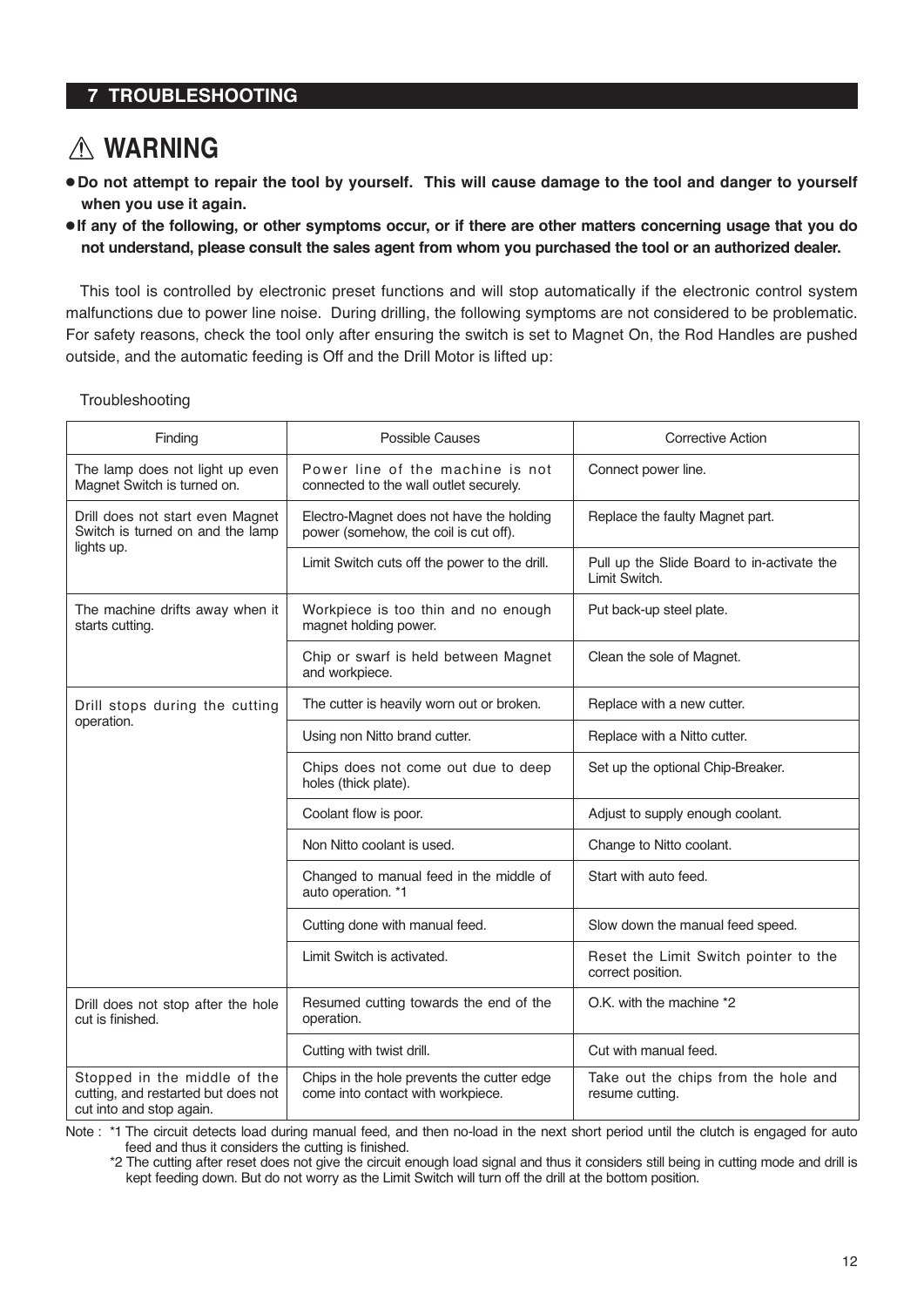## **8 MAINTENANCE AND INSPECTION WARNING**

**Switch off and remove the power plug from the power supply during maintenance and inspection.**

## **CAUTION**

**Check all attached parts periodically for loose screws. Securely tighten any loose screw.**

#### **8-1 Tighten the Set Screw when the tool is not in use**

For safety reasons, when the tool is not in use or when the drilling operation is suspended, keep the Drill Motor from moving downward due to its dead weight by tightening the stopper set screw with the Drill Motor in an elevated position. If the Drill Motor is left down, the Pilot Pin or cutter may be damaged during transit. (Fig. 29)

#### **8-2 Greasing of sliding surfaces**

From time to time, the sliding surfaces between the body and the Slide Board should be greased. (Fig. 29)

#### **8-3 Loose Slide Board adjustment**

Any looseness between the body and the Slide Board will adversely affect drilling precision, leading to premature wear on the cutter. When looseness is encountered, eliminate it by uniformly re-tightening the four Slide Board adjustment screws on the lateral side of the body to the extent that the Drill Motor will not fall under its dead weight. The screws are designed to work as a double-lock, so they should be securely tightened by turning the nuts. Do not adjust using the Set Screws. (Fig. 29)

#### **8-4 Inspection of the Bracket**

The Bracket which supports the Spindle Arbor is of key importance in maintaining drill precision. The Bracket is tightened by three screws, which should be inspected from time to time to ensure they are tight.



#### **8-5 Sharpening of Pilot Pin tip**

If the Pilot Pin tip is dull, the pin will not be able to fit itself into the punching hole, causing poor drilling precision. It should be inspected from time to time, and , if the Pilot Pin tip is found to be dull, sharpen the tip or replace with a new one. Exercise caution during the sharpening operation as any rough grinding softens the tip due to annealing, even to the point of disabling it in some cases.



#### **8-6 Loosen a tight Pilot Pin**

When the cutter needs to be replaced, pull out and change the Pilot Pin which acts as a guide. However, if Metal chips are caught between the cutter and the pin, the pin may be difficult to be pulled out. Tap the end of the pin gently with a wooden mallet as you pull it out.



#### **8-7 Cutter grinding**

(Fig. 31)

When the cutter needs re-grinding, consult the sales agent from whom you purchased the tool or an authorized dealer.

#### **8-8 Inspecting and replacing Carbon Brushes**

The worn condition of the Carbon Brushes should be inspected periodically.

Commutation will deteriorate when the remaining length is about 8mm and may cause a breakdown so the brushes should be replaced in accordance with the following procedure. (Fig. 32)

(1) Remove the Cap on the Drill Motor with a screwdriver. (Fig. 32)

(2) Remove the worn brush, replace it with a new one and refit the Brush Cap. (Fig. 33)

(3) After replacement, run the tool under no load for about ten minutes.

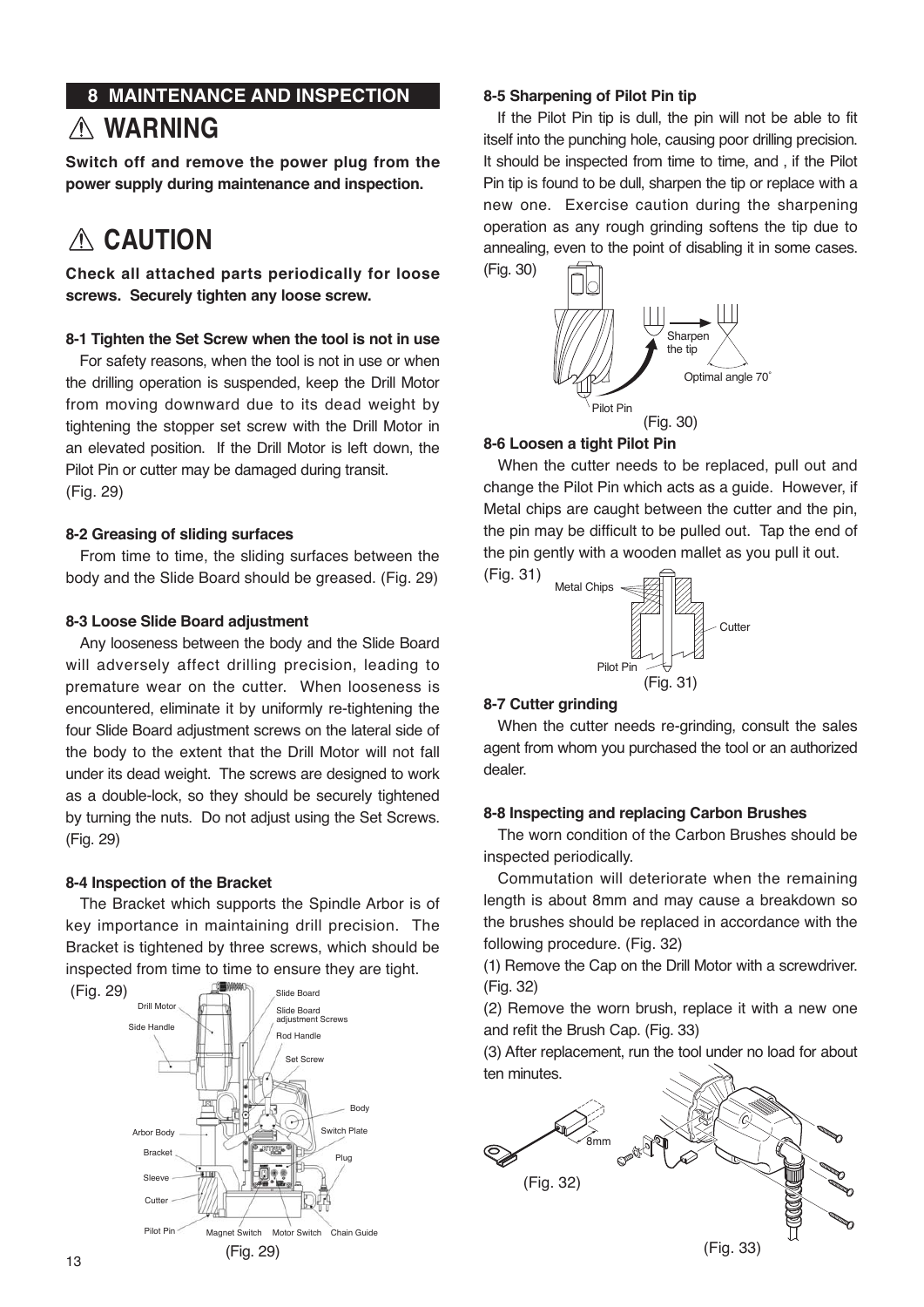#### **9 ORDERING SERVICE PARTS**

In ordering parts and components from the sales agent from whom you purchased the tool or an authorized dealer, give each part number, parts name and quantity required.

#### **9-1 Genuine Cutting Oil**

## **CAUTION**

#### **Use our Genuine Cutting Oil.**

| Part No. | <b>Part Name</b>                           |  |
|----------|--------------------------------------------|--|
| TB01507  | Water-soluble Cutting Oil 2 & (Light Blue) |  |

#### **9-2 Pilot Pin**

## **CAUTION**

#### **Whenever you buy a cutter, should also buy a Pilot Pin to suit.**

(metric sizes)

| Part No.       | <b>Part Name</b> | Depth(mm) | Applicable cutter (mm)    |  |  |  |  |  |  |  |
|----------------|------------------|-----------|---------------------------|--|--|--|--|--|--|--|
| <b>TK01167</b> | Pilot Pin 06025  |           | Hi-broach 14 to 17 dia.   |  |  |  |  |  |  |  |
|                |                  | 25        | Jetbroach 12 to 17 dia.   |  |  |  |  |  |  |  |
| TJ12696        | Pilot Pin 08025  |           | Hi-broach 17.5 to 50 dia. |  |  |  |  |  |  |  |
| TJ15859        | Pilot Pin 08035  | 35        | Jetbroach 17.5 to 40 dia. |  |  |  |  |  |  |  |
| <b>TK01166</b> | Pilot Pin 06050  |           | Hi-broach 12 to 18 dia.   |  |  |  |  |  |  |  |
|                |                  |           | Jetbroach 12 to 17 dia.   |  |  |  |  |  |  |  |
| TJ16019        | Pilot Pin 08050  | 50        | Hi-broach 19 to 50 dia.   |  |  |  |  |  |  |  |
| (TK00802)      | Pilot Pin 0850   |           | Jetbroach 17.5 to 50 dia. |  |  |  |  |  |  |  |
| TJ17436        | Pilot Pin 08075  | 75        | Jetbroach 17.5 to 50 dia. |  |  |  |  |  |  |  |

※ ( ): SPECIAL ORDER

#### **9-5 Ordering parts**

Jetbroach One-touch Type 25L (metric sizes)

| Part No.       | Diameter $\times$ Depth |
|----------------|-------------------------|
| <b>TK01148</b> | $12 \times 25$          |
| TK01149        | $13 \times 25$          |
| <b>TK01150</b> | $14 \times 25$          |
| TK01151        | $15 \times 25$          |
| <b>TK01152</b> | $16 \times 25$          |
| TK01153        | $17 \times 25$          |

Jetbroach One-touch Type 35L (metric sizes)

| Part No.       | Diameter $\times$ Depth | Part No. | Diameter $\times$ Depth | Part No. | Diameter $\times$ Depth | Part No.       | Diameter $\times$ Depth |
|----------------|-------------------------|----------|-------------------------|----------|-------------------------|----------------|-------------------------|
| TK00301        | $17.5 \times 35$        | TK00310  | $22 \times 35$          | TK00318  | $26.5 \times 35$        | TK00326        | $\times$ 35<br>34       |
| <b>TK00302</b> | $\times$ 35<br>18       | TK00311  | $22.5 \times 35$        | TK00319  | 27<br>$\times$ 35       | <b>TK00328</b> | $\times$ 35<br>35       |
| <b>TK00304</b> | 19<br>$\times$ 35       | TK00312  | $23 \times 35$          | TK00320  | 28<br>$\times$ 35       | TK00602        | $\times$ 35<br>36       |
| <b>TK00305</b> | $19.5 \times 35$        | TK00313  | $23.5 \times 35$        | TK00321  | 29<br>$\times$ 35       | <b>TK00603</b> | $\times$ 35<br>37       |
| <b>TK00306</b> | $\times$ 35<br>20       | TK00314  | × 35<br>24              | TK00322  | 30<br>$\times$ 35       | <b>TK00604</b> | $\times$ 35<br>38       |
| <b>TK00307</b> | $20.5 \times 35$        | TK00315  | $24.5 \times 35$        | TK00323  | 31<br>$\times$ 35       | <b>TK00605</b> | $\times$ 35<br>39       |
| <b>TK00308</b> | $\times$ 35<br>21       | TK00316  | $\times$ 35<br>25       | TK00324  | 32<br>$\times$ 35       | <b>TK00606</b> | $\times$ 35<br>40       |
| <b>TK00309</b> | $21.5 \times 35$        | TK00317  | $\times$ 35<br>26       | TK00325  | 33<br>$\times$ 35       |                |                         |

#### Jetbroach One-touch Type 50L (metric sizes)

| Part No.       | Diameter $\times$ Depth | Part No.       | Diameter $\times$ Depth | Part No. | Diameter $\times$ Depth | Part No. | Diameter $\times$ Depth |
|----------------|-------------------------|----------------|-------------------------|----------|-------------------------|----------|-------------------------|
| TK01154        | $12 \times 50$          | TK00386        | $\times 50$             | TK00398  | 28<br>$\times 50$       | TK00410  | $\times 50$<br>40       |
| TK01155        | $13 \times 50$          | <b>TK00387</b> | $21.5 \times 50$        | TK00399  | 29<br>$\times$ 50       | TK00411  | $\times 50$<br>41       |
| TK01156        | $14 \times 50$          | TK00388        | 22<br>$\times$ 50       | TK00400  | 30<br>$\times$ 50       | TK00412  | 42<br>$\times 50$       |
| TK01157        | $15 \times 50$          | <b>TK00389</b> | $22.5 \times 50$        | TK00401  | 31<br>$\times$ 50       | TK00413  | 43<br>$\times 50$       |
| TK01158        | $16 \times 50$          | TK00390        | $\times$ 50<br>23       | TK00402  | 32<br>$\times 50$       | TK00414  | $\times$ 50<br>44       |
| TK01159        | $17 \times 50$          | TK00391        | $23.5 \times 50$        | TK00403  | 33<br>$\times$ 50       | TK00415  | 45<br>$\times$ 50       |
| <b>TK00380</b> | $17.5 \times 50$        | <b>TK00392</b> | 24<br>$\times$ 50       | TK00404  | 34<br>$\times$ 50       | TK00416  | 46<br>$\times 50$       |
| TK00381        | $\times 50$<br>18       | TK00393        | $24.5 \times 50$        | TK00405  | 35<br>$\times$ 50       | TK00417  | $\times 50$<br>47       |
| <b>TK00382</b> | 19<br>$\times$ 50       | TK00394        | $\times$ 50<br>25       | TK00406  | 36<br>$\times$ 50       | TK00418  | 48<br>$\times 50$       |
| TK00383        | $19.5 \times 50$        | TK00395        | 26<br>$\times$ 50       | TK00407  | 37<br>$\times$ 50       | TK00419  | 49<br>$\times 50$       |
| TK00384        | $\times$ 50<br>20       | TK00396        | $26.5 \times 50$        | TK00408  | 38<br>$\times 50$       | TK00420  | 50<br>$\times$ 50       |
| TK00385        | $20.5 \times 50$        | TK00397        | 27<br>$\times 50$       | TK00409  | 39<br>$\times 50$       |          |                         |

#### **9-3 Supporting Magnet Ass'y**

| Part No. | <b>Part Name</b>               |
|----------|--------------------------------|
| TB04374  | <b>Supporting Magnet Ass'y</b> |

#### **9-4 Sleeve 6.5 Ass'y for twist drills (Fig. 34)**

| Part No. | <b>Part Name</b> |
|----------|------------------|
| TB02536  | Sleeve 6.5 Ass'y |



Sleeve 6.5 Hex. Socket Set Screw with Cup Point 6X5

14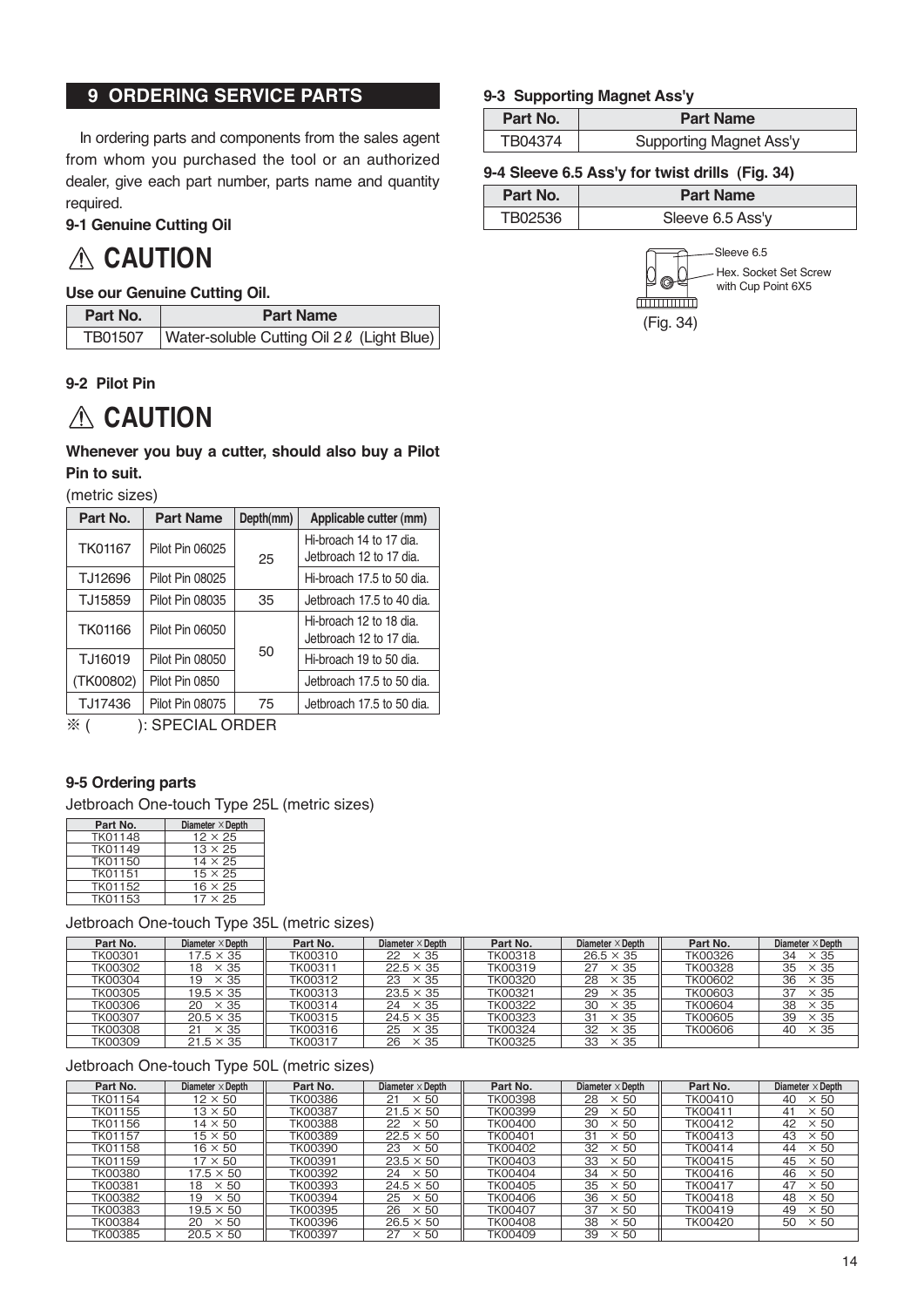#### Jetbroach One-touch Type 75L (metric sizes)

| Part No.       | Diameter $\times$ Depth | Part No.       | Diameter $\times$ Depth | Part No.       | Diameter $\times$ Depth | Part No.       | Diameter $\times$ Depth |
|----------------|-------------------------|----------------|-------------------------|----------------|-------------------------|----------------|-------------------------|
| TK01036        | $17.5 \times 75$        | TK01011        | $\times 75$<br>26       | <b>TK01020</b> | 35<br>$\times$ 75       | TK01029        | $\times 75$<br>44       |
| TK01003        | $\times$ 75<br>18       | TK01012        | $\times$ 75             | TK01021        | 36<br>$\times$ 75       | TK01030        | $\times 75$<br>45       |
| <b>TK01004</b> | $\times 75$<br>19       | TK01013        | $\times$ 75<br>28       | <b>TK01022</b> | 37<br>$\times$ 75       | <b>TK01031</b> | $\times 75$<br>46       |
| TK01005        | $\times 75$<br>20       | TK01014        | $\times$ 75<br>29       | TK01023        | 38<br>$\times$ 75       | TK01032        | $\times 75$<br>47       |
| TK01006        | $\times 75$<br>21       | TK01015        | 30<br>$\times$ 75       | TK01024        | 39<br>$\times$ 75       | TK01033        | $\times$ 75<br>48       |
| <b>TK01007</b> | $\times$ 75<br>22       | TK01016        | $\times 75$<br>31       | TK01025        | 40<br>$\times$ 75       | TK01034        | $\times 75$<br>49       |
| <b>TK01008</b> | 23<br>$\times 75$       | <b>TK01017</b> | 32<br>$\times 75$       | <b>TK01026</b> | $\times$ 75<br>41       | TK01035        | $\times 75$<br>50       |
| TK01009        | $\times 75$<br>24       | TK01018        | 33<br>$\times$ 75       | TK01027        | $\times$ 75<br>42       |                |                         |
| <b>TK01010</b> | $\times 75$<br>25       | TK01019        | $\times$ 75<br>34       | <b>TK01028</b> | $\times$ 75<br>43       |                |                         |

#### Hi-broach One-touch Type 25L (metric sizes)

| Part No.       | Diameter $\times$ Depth       | Part No.       | Diameter $\times$ Depth | Part No.       | Diameter $\times$ Depth | Part No.       | Diameter $\times$ Depth |
|----------------|-------------------------------|----------------|-------------------------|----------------|-------------------------|----------------|-------------------------|
| <b>TK00700</b> | $\times 25$<br>$\overline{4}$ | TK00342        | $\times 25$<br>22       | TK00353        | 29<br>$\times 25$       | TK00708        | $\times 25$<br>40       |
| TK00701        | '5<br>$\times 25$             | TK00343        | $22.5 \times 25$        | TK00354        | 30<br>$\times 25$       | TK00709        | $\times 25$<br>41       |
| <b>TK00702</b> | $\times 25$<br>16             | TK00344        | $\times 25$<br>23       | TK00355        | 31<br>$\times 25$       | <b>TK00710</b> | $\times 25$<br>42       |
| TK00703        | $\times 25$                   | TK00345        | $23.5 \times 25$        | TK00356        | 32<br>$\times 25$       | TK00711        | $\times 25$<br>43       |
| TK00335        | $17.5 \times 25$              | TK00346        | $\times 25$<br>24       | <b>TK00357</b> | 33<br>$\times 25$       | TK00712        | $\times 25$<br>44       |
| TK00336        | $\times 25$<br>18             | <b>TK00347</b> | $24.5 \times 25$        | TK00359        | 34<br>$\times 25$       | TK00713        | $\times 25$<br>45       |
| <b>TK00337</b> | $\times 25$<br>19             | TK00348        | $\times 25$<br>25       | TK00361        | 35<br>$\times 25$       | TK00714        | $\times 25$<br>46       |
| <b>TK00338</b> | $19.5 \times 25$              | TK00349        | $\times 25$<br>26       | TK00704        | 36<br>$\times 25$       | TK00715        | 47<br>$\times 25$       |
| TK00339        | 20<br>$\times 25$             | TK00350        | $26.5 \times 25$        | <b>TK00705</b> | 37<br>$\times 25$       | TK00716        | $\times 25$<br>48       |
| TK00340        | $\times 25$<br>21             | TK00351        | $\times 25$<br>27       | <b>TK00706</b> | 38<br>$\times 25$       | TK00717        | $\times 25$<br>49       |
| TK00341        | $21.5 \times 25$              | TK00352        | 28<br>$\times 25$       | TK00707        | 39<br>$\times 25$       | TK00718        | 50<br>$\times 25$       |

#### Hi-broach One-touch Type 50L (metric sizes)

| Part No.       | Diameter $\times$ Depth | Part No. | Diameter $\times$ Depth | Part No.       | Diameter $\times$ Depth |                |                   |
|----------------|-------------------------|----------|-------------------------|----------------|-------------------------|----------------|-------------------|
| <b>TK00723</b> | 50<br>$\overline{4}$    | TK00733  | $\times$ 50<br>24       | TK00743        | 34<br>$\times 50$       | TK00753        | $\times$ 50<br>44 |
| TK00724        | $\times 50$<br>15       | TK00734  | $\times$ 50<br>25       | TK00744        | 35<br>$\times$ 50       | <b>TK00754</b> | 45<br>$\times$ 50 |
| <b>TK00725</b> | $\times$ 50<br>16       | TK00735  | 26<br>$\times$ 50       | <b>TK00745</b> | 36<br>$\times$ 50       | <b>TK00755</b> | $\times$ 50<br>46 |
| <b>TK00726</b> | $\times 50$             | TK00736  | 27<br>$\times 50$       | <b>TK00746</b> | 37<br>$\times 50$       | <b>TK00756</b> | 47<br>$\times$ 50 |
| TK00727        | $\times$ 50<br>18       | TK00737  | $\times$ 50<br>28       | TK00747        | 38<br>$\times$ 50       | <b>TK00757</b> | $\times$ 50<br>48 |
| <b>TK00728</b> | 19<br>$\times 50$       | TK00738  | 29<br>$\times$ 50       | TK00748        | 39<br>$\times$ 50       | <b>TK00758</b> | 49<br>$\times$ 50 |
| <b>TK00729</b> | 20<br>$\times$ 50       | TK00739  | 30<br>$\times$ 50       | TK00749        | 40<br>$\times$ 50       | TK00759        | $\times$ 50<br>50 |
| <b>TK00730</b> | $\times$ 50<br>21       | TK00740  | $\times$ 50<br>31       | <b>TK00750</b> | $\times$ 50<br>41       |                |                   |
| <b>TK00731</b> | 22<br>$\times 50$       | TK00741  | 32<br>$\times$ 50       | <b>TK00751</b> | 42<br>$\times$ 50       |                |                   |
| <b>TK00732</b> | 23<br>$\times$ 50       | TK00742  | 33<br>$\times$ 50       | TK00752        | 43<br>$\times 50$       |                |                   |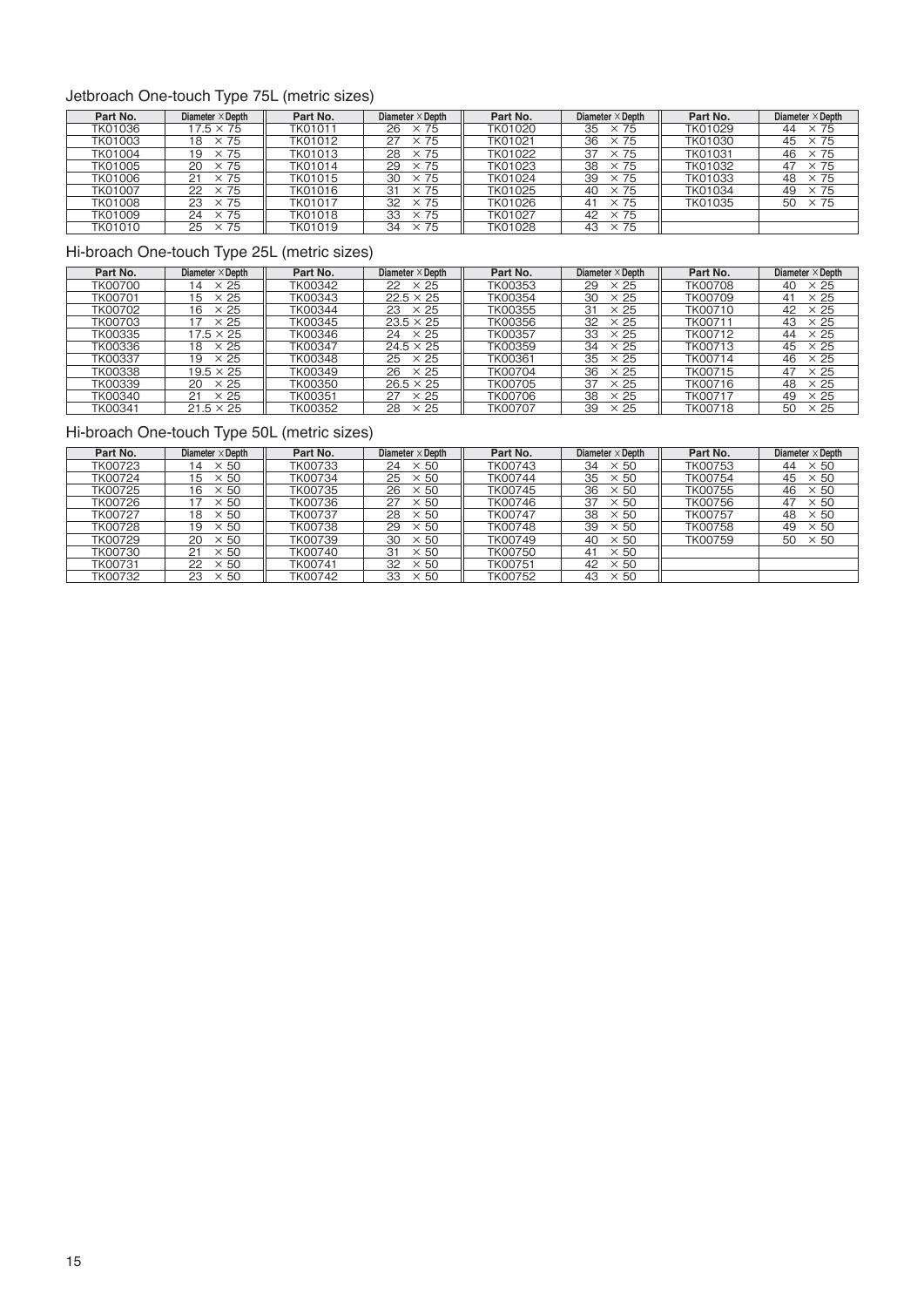#### **10 ATRA ACE WA-5000 MOTOR ASSEMBLY AND PARTS LIST**

## **WARNING**

This diagram is for reference only. Do not attempt to service or repair the Nitto Portable Magnetic Drilling Machine. Do not take the machine apart. Contact an authorized Nitto dealer for all service and repair of the machine. Improper service and repair can cause accidents and severe injuries. Never attempt to modify the machine. Never attempt to service or repair the machine yourself.



| No. | Part No. | <b>Part Name</b>                     | Q'ty           | <b>Price</b> |
|-----|----------|--------------------------------------|----------------|--------------|
| 201 | TQ06824  | <b>Cord Protector</b>                |                |              |
| 202 | TQ06843  | <b>Connecting Cable</b>              |                |              |
| 203 | TQ06819  | Self Tapping Screw HC4.8 $\times$ 38 | 4              |              |
| 204 | TQ11172  | Cap                                  |                |              |
| 205 | TQ06850  | Motor Housing                        |                |              |
| 206 | TB05193  | Brush Holder Ass'v                   | 1set           |              |
| 207 | TB05187  | Carbon Brush Ass'v                   | 1set           |              |
| 208 | TQ06838  | Contact Washer                       |                |              |
| 209 | TQ06828  | Screw ZM4 $\times$ 12                | $\overline{2}$ |              |
| 210 | TQ06820  | Spring Washer B4                     | $\overline{2}$ |              |
| 211 | TQ06851  | Condenser                            |                |              |
| 212 | TB07200  | Stator Ass'y (115V)                  | 1set           |              |
|     | TB07201  | Stator Ass'y (230V)                  | 1set           |              |
| 213 | TQ06852  | <b>Inslating Tubing</b>              |                |              |
| 214 | TQ06849  | Self Tapping Screw HC3.9 $\times$ 60 | $\overline{2}$ |              |
| 215 | TQ06848  | Air Guiding Ring                     |                |              |
| 216 | TQ06839  | 0-Ring $22 \times 2.5$               |                |              |
| 217 | TP00468  | <b>Ball Bearing 608ZZ</b>            | $\overline{2}$ |              |
| 218 | TB07202  | Armature Ass'y (115V)                | 1set           |              |
|     | TB07203  | Armature Ass'y (230V)                | 1set           |              |
| 219 | TP01036  | Internal Retaining Ring C28          |                |              |
| 220 | TP00498  | Ball Bearing 6001ZZ                  | 1              |              |

| No.l | Part No. | Part Name                                | $Q'$ ty | <b>Price</b> |
|------|----------|------------------------------------------|---------|--------------|
| 221  | TP06390  | External Retaining Ring C11              |         |              |
| 222  | TB05479  | Bearing Bracket Ass'y                    | 1set    |              |
| 223  | TQ10648  | Label Caution Change                     |         |              |
| 224  | TQ07076  | Gear Block 34/40Z                        |         |              |
| 225  | TQ07075  | Pinion Shaft 13Z                         |         |              |
| 226  | TQ07077  | Key A5 $\times$ 5 $\times$ 28            |         |              |
| 227  | TQ06825  | Grease Chamber                           |         |              |
| 228  | TQ07069  | Intermediate Gear 34Z                    |         |              |
| 229  | TQ07070  | Pinion Shaft 11/17Z                      |         |              |
| 230  | CP04989  | External Retaining Ring C15              |         |              |
| 231  | TQ07073  | Spindle Gear 45Z                         |         |              |
| 232  | TQ07074  | Fitting Washer $15 \times 22 \times 0.2$ | 1       |              |
| 233  | TQ06830  | Ball Bearing 6203LLU                     | 2       |              |
| 234  | TB05399  | Coupling Bolt Ass'y                      | 1 set   |              |
| 235  | TQ06842  | Notched Pin $4 \times 12$                |         |              |
| 236  | TQ06844  | Gear Case Seal                           |         |              |
| 237  | TB05478  | Gear Case Ass'y                          | 1set    |              |
| 238  | TB05398  | Gear Changer Ass'y                       | 1 set   |              |
| 239  | TQ10647  | Label Change Knob                        |         |              |
| 240  | TQ12925  | PT - Screw $5.0 \times 50$               | 4       |              |
| 241  | TQ07072  | Key A5 $\times$ 5 $\times$ 12            |         |              |
| 242  | TQ07071  | Spindle                                  |         |              |
| 243  | TQ11028  | Collar                                   | 1       |              |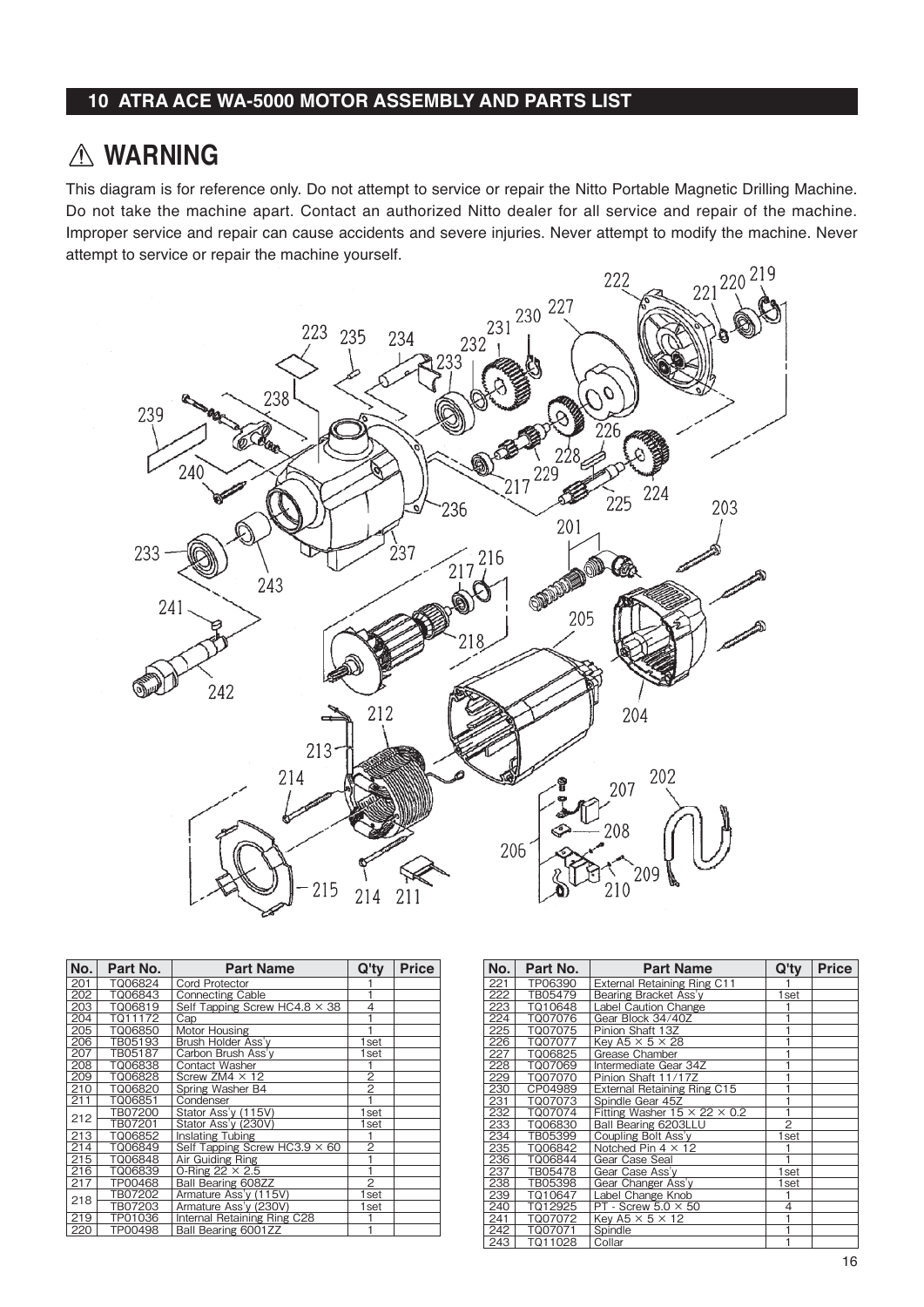# A WARNING  **WARNING**

This diagram is for reference only. Do not attempt to service or repair the Nitto Portable Magnetic Drilling Machine. Do not take the machine apart. Contact an authorized This diagram is for reference only. Do not attempt to service or repair the Nitto Portable Magnetic Drilling Machine. Do not take the machine apart. Contact an authorized Nitto dealer for all service and repair of the machine. Improper service and repair can cause accidents and severe injuries. Never attempt to modify the machine. Never Nitto dealer for all service and repair of the machine. Improper service and repair can cause accidents and severe injuries. Never attempt to modify the machine. Never attempt to service or repair the machine yourself. attempt to service or repair the machine yourself.

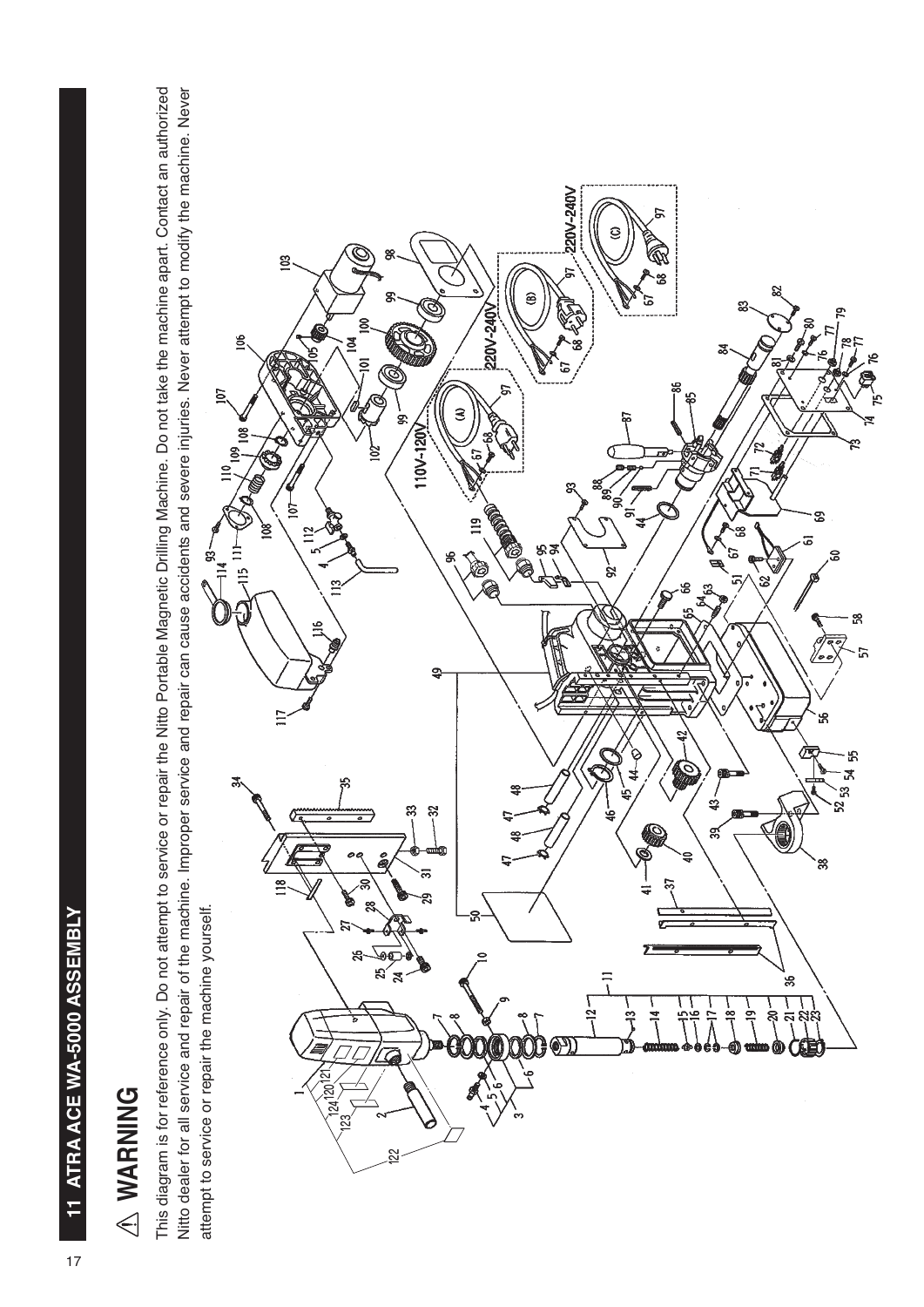# 12 ATRA ACE WA-5000 PARTS LIST **12 ATRA ACE WA-5000 PARTS LIST**

The part numbers with ( ) are included in the Ass'y parts written above them. The part numbers with ( ) are included in the Ass'y parts written above them.

| $\frac{1}{2}$         | $\frac{1}{2}$                                                        | $\overline{102}$ | 103                  | $\overline{5}$                                        | 105                                               | $\frac{6}{2}$                  | $\overline{5}$               | 80                                        | 109                                                                         | $\subseteq$                       | Ξ                                    | N                                             | $\frac{3}{13}$                                  | $\overline{4}$    | $\frac{5}{10}$                                                                                                                  |                 | $\frac{8}{1}$                          | თ                                                                                                                                                                                                                                                                                                                                                                                                                                           |                                       |                                | <b>Acces</b>                                 |                  | $\dot{\mathsf{S}}$    |              |               |                                                  | ï                                             |                                                   | f,                    |                         |                                                                                          |                                   |                                        |             |                             |                                                                                      |                                                |              |                                     |                             |                               |                         |                      |                      |                 |                      |                                                                                                                                                                                                                                                                                                                                                                                                                                                                           |                                                                             |                                                                                                                                            |                               |                            |
|-----------------------|----------------------------------------------------------------------|------------------|----------------------|-------------------------------------------------------|---------------------------------------------------|--------------------------------|------------------------------|-------------------------------------------|-----------------------------------------------------------------------------|-----------------------------------|--------------------------------------|-----------------------------------------------|-------------------------------------------------|-------------------|---------------------------------------------------------------------------------------------------------------------------------|-----------------|----------------------------------------|---------------------------------------------------------------------------------------------------------------------------------------------------------------------------------------------------------------------------------------------------------------------------------------------------------------------------------------------------------------------------------------------------------------------------------------------|---------------------------------------|--------------------------------|----------------------------------------------|------------------|-----------------------|--------------|---------------|--------------------------------------------------|-----------------------------------------------|---------------------------------------------------|-----------------------|-------------------------|------------------------------------------------------------------------------------------|-----------------------------------|----------------------------------------|-------------|-----------------------------|--------------------------------------------------------------------------------------|------------------------------------------------|--------------|-------------------------------------|-----------------------------|-------------------------------|-------------------------|----------------------|----------------------|-----------------|----------------------|---------------------------------------------------------------------------------------------------------------------------------------------------------------------------------------------------------------------------------------------------------------------------------------------------------------------------------------------------------------------------------------------------------------------------------------------------------------------------|-----------------------------------------------------------------------------|--------------------------------------------------------------------------------------------------------------------------------------------|-------------------------------|----------------------------|
| Price                 |                                                                      |                  |                      |                                                       |                                                   |                                |                              |                                           |                                                                             |                                   |                                      |                                               |                                                 |                   |                                                                                                                                 |                 |                                        |                                                                                                                                                                                                                                                                                                                                                                                                                                             |                                       |                                |                                              |                  |                       |              |               |                                                  |                                               |                                                   |                       |                         |                                                                                          |                                   |                                        |             |                             |                                                                                      |                                                |              |                                     |                             |                               |                         |                      |                      |                 |                      |                                                                                                                                                                                                                                                                                                                                                                                                                                                                           |                                                                             |                                                                                                                                            |                               |                            |
| Q'Iy                  | set                                                                  |                  |                      |                                                       |                                                   |                                | set                          | set                                       |                                                                             | 4                                 | set                                  | set                                           | N                                               | 5                 | Б                                                                                                                               |                 |                                        | И<br>$\sim$                                                                                                                                                                                                                                                                                                                                                                                                                                 | set                                   | 1set                           | set                                          | <b>GS</b>        |                       |              |               | ო                                                | ω                                             |                                                   |                       | 4                       | 4<br>ო                                                                                   |                                   |                                        |             |                             | က က                                                                                  | S                                              |              | ကကြ                                 |                             |                               |                         |                      | ผเผ                  |                 |                      | set                                                                                                                                                                                                                                                                                                                                                                                                                                                                       | set                                                                         | set                                                                                                                                        | N                             |                            |
| Part Name             | Sub Ass <sup>1</sup><br><b>Body</b>                                  | Warning<br>_abel | Label Earth          | $\approx$<br>$5 \times$<br>Hex. Socket Head Cap Screw | Hex. Socket Head Cap Screw 6 × 10<br><b>Blade</b> | <b>Blade Base</b>              | Sqare Pole Ass'y (110V-120V) | Sqare Pole Ass <sup>l</sup> y (220V-240V) | Chain Guide                                                                 | Hex. Socket Head Cap Screw 6 × 12 | D Cord Ass'y                         | Side Slip Detection Function Ass <sup>1</sup> | $\frac{8}{1}$<br>Hex. Socket Head Cap Screw 4 X | Hex. Nut Type3 M6 | Hex. Socket Set Screw<br>with Dog Point 6 × 20                                                                                  | Packing Pole    | Set Screw                              | Toothed Lock Washer B M4<br>Binding Head Screw 4 X                                                                                                                                                                                                                                                                                                                                                                                          | 10V-120V)<br>O<br>Control Board Ass'y | Control Board Ass y (220V-240V | Switch SW3 Ass'y                             | Switch SW2 Ass'y | Packing Body          | Switch Plate | Rocker Switch | Seal Washer M4                                   | $\frac{1}{2}$<br>$\times$<br>Pan Head Screw 4 | Waterproofing Cap Black                           | Waterproofing Cap Red | O<br>Pan Head Screw 6 x | ഥ<br>$\times$<br>Pan Head Screw<br>Seal Washer M6                                        | Plate Automatic Feeder<br>6       | Gear Shaft                             | Handle Stem | Spring Pin 5 × 26 AW Double | Rod Handle                                                                           | Hox. Socket Set Screw<br>Hex. Socket Set Screw |              | <b>Ball 3/16</b><br>Spring          | Spring Pin $8 \times 40$ AW | $(110V - 120V$<br>Plate Spec. | Plate Spec. (220V-240V) | Pan Head Screw 4 × 6 | Teminal #250 42232-3 | Sleeve 170891-1 | Cable Connector 3217 | Cabtyre Cord Ass'y (A) (110V-120V)                                                                                                                                                                                                                                                                                                                                                                                                                                        | Cabtyre Cord Ass'y (C) (220V-240V)<br>(220V-240V)<br>Cabtyre Cord Ass'y (B) | Packing Gear Box                                                                                                                           | Ball Bearing 6906Z            | $\times$ 88<br>Spur Gear 1 |
| Part No               | ГВ08778                                                              | (TB12858)        | (LP13557             | <b>TP01945</b>                                        | P14178<br>TQ10787                                 | <b>LG10695</b>                 | FB07174                      | B07185                                    | TP17985                                                                     | P01644                            | B00573                               | 363<br>$\overline{6}$                         | TQ10600                                         | TP07419           | TQ00730                                                                                                                         | TQ06794         | P02931                                 | TP04464                                                                                                                                                                                                                                                                                                                                                                                                                                     | LP08489<br>B09056                     | <b>BO905</b>                   | B07055                                       | TB07054          | Q06787                | LG10654      | 007306        | $-000258$                                        | $-001526$                                     | 10085                                             | TQ10467               | P02419                  | P08598<br>[Q01331                                                                        | FQ06762                           | Q06760                                 | 006761      | P12821                      | [Q00680                                                                              | TP06397                                        | TP06396      | 123<br>CP <sub>O</sub> <sub>1</sub> | [Q06759                     | $-012884$                     | TQ12849                 | P12819               | [Q07308              | -007309         | -007097              | B0587                                                                                                                                                                                                                                                                                                                                                                                                                                                                     | <b>TB05896</b><br>TB04482                                                   | 387900                                                                                                                                     | [Q06766                       | 006764                     |
| ġ                     | $\frac{1}{2}$                                                        | ြင               | 5                    | SS <sub>1</sub>                                       | $\frac{2}{3}$                                     | 55                             | 56                           |                                           |                                                                             | $\frac{89}{29}$                   | 60                                   | 6                                             | 63<br>8                                         |                   | 64                                                                                                                              | 99              |                                        | 67                                                                                                                                                                                                                                                                                                                                                                                                                                          | 89<br>ခြ                              |                                |                                              | 27               | ဇ္                    |              | <u>416</u>    | 76                                               |                                               | 78                                                | 79                    | 80                      | 8S<br>$\overline{8}$                                                                     | 83                                | 84                                     |             | $\frac{5}{86}$              | ∥∞                                                                                   | 88                                             | 89           | ခြ                                  | 5                           |                               | 92                      | 93                   | $\frac{9}{8}$        |                 | န္တ                  |                                                                                                                                                                                                                                                                                                                                                                                                                                                                           | 57                                                                          |                                                                                                                                            | $\frac{1}{2}$                 |                            |
| Price                 |                                                                      |                  |                      |                                                       |                                                   |                                |                              |                                           |                                                                             |                                   |                                      |                                               |                                                 |                   |                                                                                                                                 |                 |                                        |                                                                                                                                                                                                                                                                                                                                                                                                                                             |                                       |                                |                                              |                  |                       |              |               |                                                  |                                               |                                                   |                       |                         |                                                                                          |                                   |                                        |             |                             |                                                                                      |                                                |              |                                     |                             |                               |                         |                      |                      |                 |                      |                                                                                                                                                                                                                                                                                                                                                                                                                                                                           |                                                                             |                                                                                                                                            |                               |                            |
| <b>A<sub>I</sub>D</b> | 1set                                                                 | set              | 1 <sub>set</sub>     |                                                       |                                                   |                                |                              | set                                       | set                                                                         |                                   | וא מ מ                               |                                               | N N                                             |                   |                                                                                                                                 | set             |                                        | set                                                                                                                                                                                                                                                                                                                                                                                                                                         |                                       |                                | N                                            | set              |                       | set          |               |                                                  |                                               |                                                   |                       | ଧାଠ                     |                                                                                          |                                   | ო                                      |             |                             |                                                                                      | 4                                              |              | N                                   |                             | set                           | S                       |                      |                      |                 | 4                    |                                                                                                                                                                                                                                                                                                                                                                                                                                                                           |                                                                             | $\scriptstyle\sim$                                                                                                                         | ผเผ                           |                            |
| Part Name             | 20V)<br>Drill Motor Ass'y (110V-120V<br>Drill Motor Ass'y (220V-240V |                  | Carbon Brush Ass'y   | abel Arbor Warning                                    | abel Change Caution<br>abel Shock Warning         | Size<br>abel Adaptation Cutter | abel Change Operation        |                                           | Side Handle Assiy<br>Oil Ring Sub Assiy<br>Hose Nipple<br>Packing S-4,7 × 8 |                                   | $\frac{8}{2}$<br>$\times$ 8 $\times$ |                                               |                                                 |                   | <u>Oili Seal GD 38 × 48 × 4</u><br>External Retaining Ring ISTW-38<br>Hessher 38.5 × 54 × 1<br>Hex Socket Head Cap Screw 6 × 45 | rbor Body Ass'y | <b>Arbor Body</b><br><b>Arbor Body</b> | $\begin{tabular}{ c c c c } \hline \hline Ball & 5/16 Assy & & \\ \hline \hline \hline \hline \text{Dint 1,4} & 1.4 \times 16.2 \times 135 \\ \hline \hline \text{Pint 1,4} & 1.4 \times 16.2 \times 135 \\ \hline \text{Pint 1,5} & 1.4 \times 19.2 \times 15 & \\ \hline \text{Masing Resy} & \hline \text{Bing R} \\ \hline \text{Dism} & 0.8 \times 12 \times 31 \\ \hline \text{Rushing Assy} & \hline \text{Rbig R} \\ \hline \text{$ |                                       |                                | တ                                            |                  |                       |              |               |                                                  |                                               | 5<br>$\times$<br>Cap Screw 10<br>Hex. Socket Head |                       |                         | Dropper Pipe<br>Dropper Packing<br>Dropper Plate<br>Dropper Plate<br>Hex. Socket Head Ci | ex. Socket Head Cap Screw 10 × 25 | ex. Socket Head Cap Screw 5 × 12<br>ΙĪ |             |                             | Slide Board<br>  Hex. Bolt 8 × 20<br>  Hex. Nut M8<br>  Hex. Socket Head Cap Screw 5 | န္တ<br>$\times$<br>ယ                           |              |                                     |                             |                               |                         |                      |                      |                 |                      | $\begin{tabular}{ c c c c c } \hline \text{Back} & \text{Hock} & \text{Hock} & \text{Hock} \\ \hline \text{Silde Plate} & \text{Bline} & \text{Plate} \\ \hline \text{BifacNet Assy} & \text{Aosy} & \text{Borew} \\ \hline \text{Hex, Sooket Head Cap Screw} \\ \hline \text{Sov, Gourth, Sverige} & \text{Masher} \\ \hline \text{Sour Gear 1.5} \times 28 \times 1 \\ \hline \text{Sour Gaer 1.5} \times 28 \times 1 \\ \hline \text{Bour Gaer 1.5} \times 28 \times $ |                                                                             | ISTW-32<br>Rubber Stopper<br>Washer 32.2 × 42 × 2<br>External Retaining Pine K                                                             | ternal Retaining Ring CRTW-12 | haft<br>드)                 |
| Part No               | TB07169<br>TB07184                                                   |                  | TB05187)<br>TQ11565) |                                                       | (TQ13281)<br>(TQ10648)<br>(TQ13284)               |                                | $T\overline{Q10647}$         |                                           | TB02534<br>TB00496<br>TED1500)<br>CP21947)<br>CP14499)                      |                                   |                                      |                                               | TP14969<br>P <sub>127</sub>                     | ಜ                 | LP10496<br>TP05469<br>TB07172                                                                                                   |                 | 0650)<br>$\overline{101}$              | TB01672                                                                                                                                                                                                                                                                                                                                                                                                                                     |                                       |                                | T010649)<br>T001895)<br>TP15848)<br>TP13905) |                  | TB01348)<br>(TQ01898) |              |               | (TB01349)<br>(TG01896)<br>(TG01897)<br>(TP15239) |                                               | TP03247                                           | c<br><b>Z900D</b>     |                         | <sub>86</sub><br>T00067<br>T000672<br>T01078:                                            | [P14174                           | 945<br>$\overline{5}$                  |             |                             | TQ10646<br>TQ10849<br>TP08584<br>TP04532                                             |                                                | ဇ<br>27<br>Ë | 0067<br>P12                         | B0540                       |                               | TQ03346                 | ഥ<br>0067            | T006779              |                 | ഥ<br>TQ0334          |                                                                                                                                                                                                                                                                                                                                                                                                                                                                           |                                                                             | $\begin{array}{ l l l l l } \hline 1010791 \\ \hline 1006780 \\ \hline 1100711 \\ \hline 1004715 \\ \hline 11004715 \\ \hline \end{array}$ |                               |                            |
| o<br>N                | ↽                                                                    |                  |                      | $\overline{\mathbb{S}}$                               | 인정없습                                              |                                |                              |                                           | ഢത                                                                          |                                   | 4 ന ര                                |                                               |                                                 | ∞<br>თ            | ₽                                                                                                                               |                 | N                                      | ო                                                                                                                                                                                                                                                                                                                                                                                                                                           | 직이                                    |                                | ∣© ∿                                         | $\frac{8}{18}$   | ∣മ                    |              |               |                                                  |                                               |                                                   |                       |                         |                                                                                          |                                   |                                        |             |                             |                                                                                      |                                                |              |                                     |                             |                               | 39                      | $\frac{1}{4}$        | $\frac{4}{3}$        |                 | 43                   |                                                                                                                                                                                                                                                                                                                                                                                                                                                                           |                                                                             | <u> 4 4 4 4 4 4</u>                                                                                                                        |                               |                            |

| 106<br>103<br>105<br>102<br>104<br>101 | TQ06765<br>TQ06763<br>TQ06767 |                                                        |      |  |
|----------------------------------------|-------------------------------|--------------------------------------------------------|------|--|
|                                        |                               | Parallel Key 8 × 7 × 20 Both ends round                |      |  |
|                                        |                               | Clutch B                                               |      |  |
|                                        |                               | Geared Motor                                           |      |  |
|                                        | TQ06768                       | Sour Gear $1 \times 23$                                |      |  |
|                                        | CP26427                       | Hex. Socket Set Screw<br>with Cup Point $5 \times 6$   |      |  |
|                                        | T006769                       | Gear Box                                               |      |  |
| 107                                    | TQ06770                       | Hex. Socket Head Cap Screw 4 × 35                      | ∞    |  |
| 108                                    | TP06387                       | External Retaining Ring GV-16                          | ᠭ    |  |
| 109                                    | TP12325                       | Clutch A                                               |      |  |
| $\frac{1}{2}$                          | TP06374                       | Spring                                                 |      |  |
|                                        | TQ06777                       | Cover Plate                                            |      |  |
| 112                                    | TP14495                       | P-Valve PT1/8                                          |      |  |
| 113                                    | <b>TB01098</b>                | Tube $4 \times 7 \times 3000$ Ass'y (150mm $\times$ 2) | 1set |  |
| 114                                    | T006785                       | <b>Rubber Cap</b>                                      |      |  |
| 115                                    | TQ06784                       | Oil Tank                                               |      |  |
| 116                                    | TQ06786                       | Rubber Plug                                            |      |  |
|                                        | TP04715                       | Hex. Socket Head Cap Screw 4 × 8                       | ω    |  |
| $\frac{8}{18}$                         | TQ11027                       | Shim 0.2                                               |      |  |
| $\frac{0}{1}$                          | TQ11075                       | Cable Connector 3247                                   |      |  |

ssories Accessories

| –<br>2 | Part No. | Part Name                 |             | Q'ty Price |
|--------|----------|---------------------------|-------------|------------|
|        | TP04696  | Hex. Socket Screw Key 3   |             |            |
|        | TP01939  | Hex. Socket Screw Key 4   |             |            |
|        | TP17014  | Spanner $8 \times 10$     |             |            |
|        | TJ16019  | Pilot Pin 08050           |             |            |
|        | TA99027  | Chain Ass'y               | Iset        |            |
|        | TB02145  | Cutting Oil 0.5L Ass'y    | set         |            |
|        | TB05418  | Guard Ass'y               | <b>Iset</b> |            |
|        | TQ12850  | <b>Instruction Manual</b> |             |            |